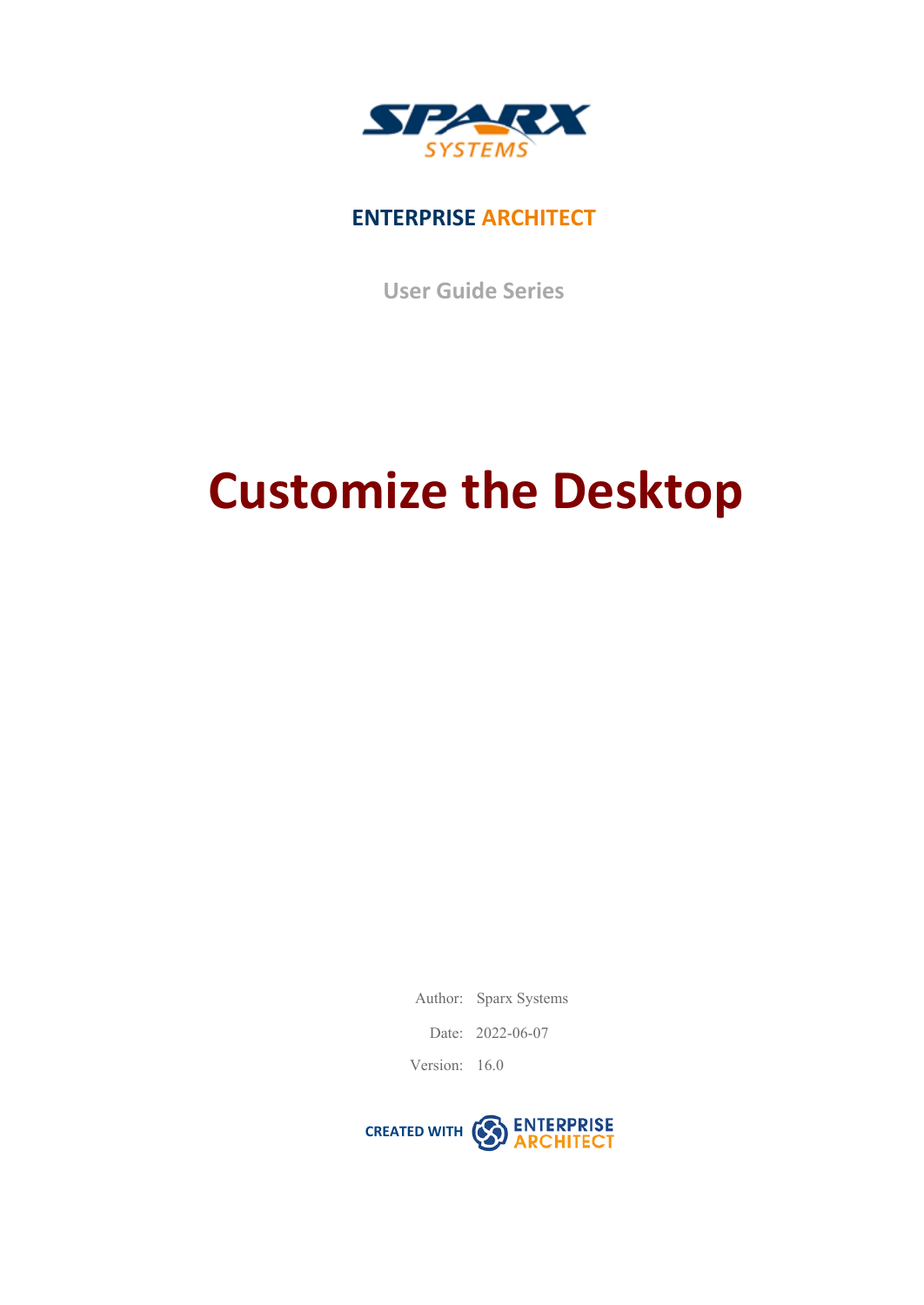### **Table of Contents**

| Customize the Desktop               |     |
|-------------------------------------|-----|
| <b>Visual Styles</b>                |     |
| Docked Windows                      |     |
| Auto Hide Windows                   | 14  |
| <b>Advanced Customization</b>       |     |
| <b>Customize Dialog</b>             | 18  |
| <b>Customize Commands</b>           | 1 C |
| <b>Customize Toolbars</b>           |     |
| <b>Add Custom Tools</b>             |     |
| Open External Tools                 | つロ  |
| Pass Parameters to Applications     |     |
| <b>Customize Keyboard Shortcuts</b> | 28  |
| Customize Submenus                  | 30  |
| <b>Customize Options</b>            | 31  |
| Workspace Layouts                   |     |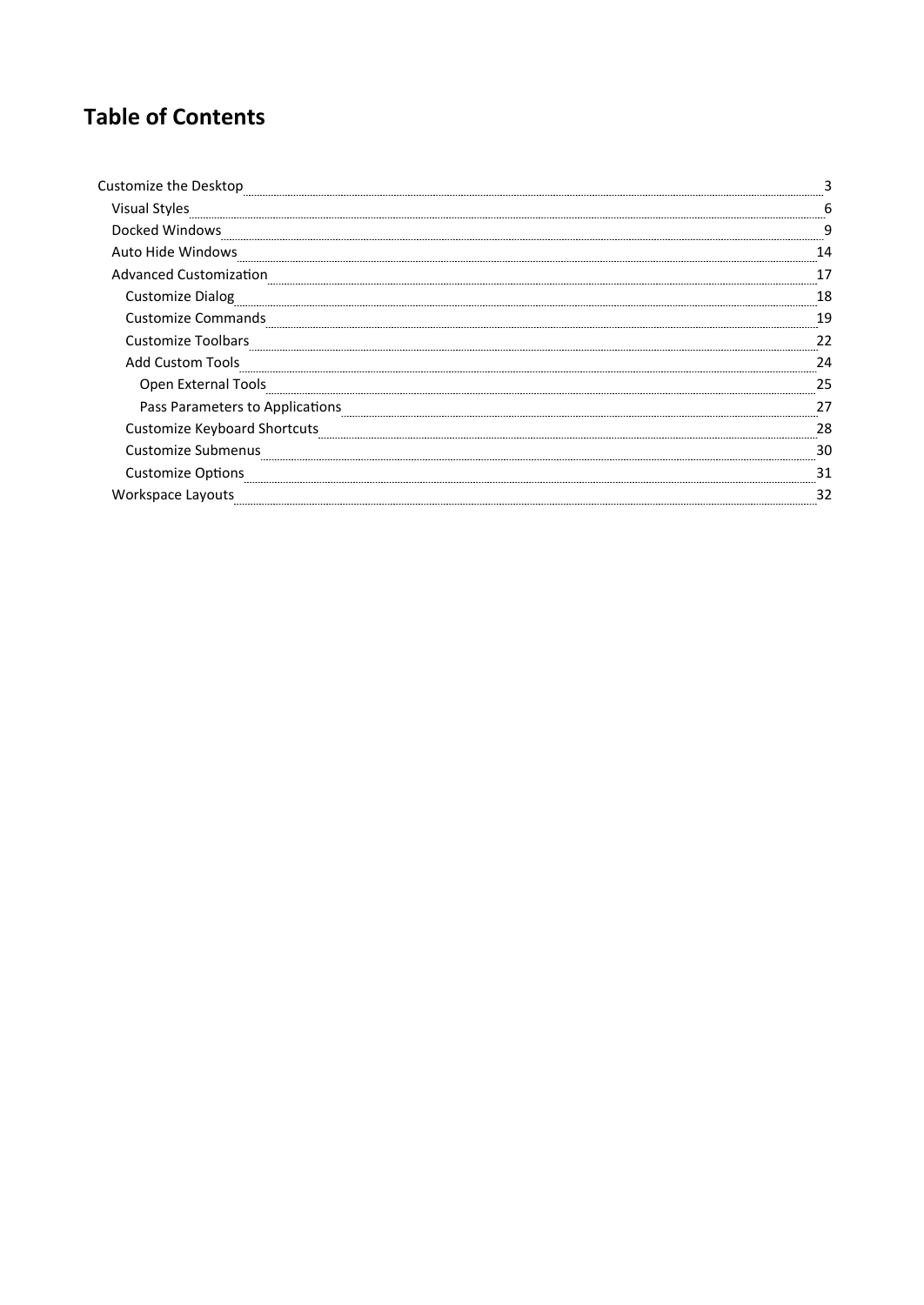### **Customize the Desktop**

As you work on your project, creating and reviewing model structures, you can make use of a wide range of system windows that help you locate and focus on particular types of object or object property. To make your modeling tasks even easier, you can fix these windows in a convenient place on your screen, move them around, set them as callable tabs or auto hide them.

Using Workspace Layouts, accessible from the Ribbon bar or from the Portals, you can also quickly load different sets of windows that target particular tasks. You can also save your favorite layouts and recall them when required.

You can access these windows through ribbon options orthrough keyboard key combinations. However, the fastest way to select and open any window in Enterprise Architect is to use the Quick Access panels, as described in the *Window Quick Access* Help topic.

One of the strengths of Enterprise Architect is that you can work in a central view and instantly view and edit aspects of your model in one or more of the windows surrounding the central view. Having completed your review in a window, however, you can quickly switch focus back to the object you were working on in the central (or 'active') view by pressing  $Ctrl+Shift+$ ` (effectively  $Ctrl+ \sim$ ).

| <b>Window</b>          | <b>Description</b>                                                                                                                                                                                                                                                                                                                                                                         |
|------------------------|--------------------------------------------------------------------------------------------------------------------------------------------------------------------------------------------------------------------------------------------------------------------------------------------------------------------------------------------------------------------------------------------|
| <b>Browser</b>         | The Browser window is the primary mechanism for navigating through and<br>exploring your model and is the starting point for many of the most important<br>features in Enterprise Architect. It lists the model Packages, diagrams, elements and<br>element features in a hierarchical structure, reflecting the arrangement of Packages<br>and elements within your model.                |
| <b>Element Browser</b> | The Element Browser is the 'Details' tab of the Inspector window. This is one of the<br>most useful and important information displays in Enterprise Architect. You can<br>use the 'Details' tab to summarize, review and manage a wide range of properties<br>and features of the selected element, such as relationships, operations, attributes,<br>requirements and maintenance items. |
| Properties             | The Properties window provides an immediate method of viewing and editing the<br>properties of a selected object - element, diagram, connector, attribute, operation,<br>Maintenance Item, Project Item, test or associated file.                                                                                                                                                          |
| <b>Notes</b>           | Notes are the main documentation feature you use to describe an element, diagram,<br>feature or connector; in the documentation that Enterprise Architect generates,<br>notes feature prominently. You can record and view notes on a modeling object<br>using the Notes window.                                                                                                           |
| Responsibilities       | The Responsibility window is a tabbed window through which you can quickly add,<br>view, edit and delete rules applied to the selected element. The entities that impose<br>such rules are requirements, scenarios, and constraints applied to the element, and<br>external files containing information relevant to the element.                                                          |
| Traceability           | Using the Traceability window you can quickly see what elements are immediately<br>linked to the selected element and in what relationships, and what elements are<br>indirectly linked via a chain of relationships. You can also select a diagram and<br>explore the relationships of all elements in that diagram.                                                                      |
| Relationships          | The Relationships window lists all the relationships of the currently-selected                                                                                                                                                                                                                                                                                                             |

#### **Which are the Standard windows?**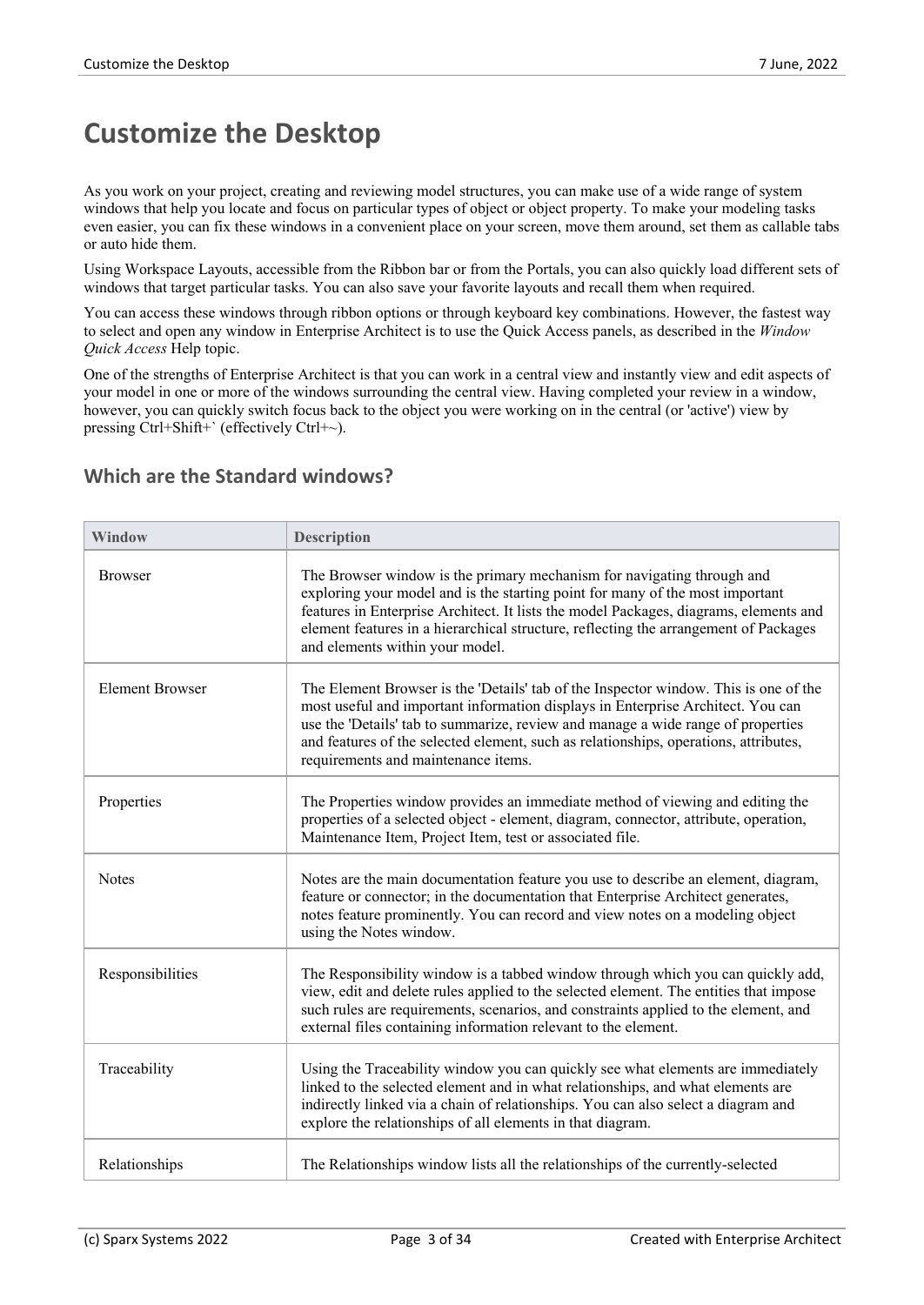|                    | element, and shows the properties of each relationship.                                                                                                                                                                                                                                                                                                                                                                                                       |
|--------------------|---------------------------------------------------------------------------------------------------------------------------------------------------------------------------------------------------------------------------------------------------------------------------------------------------------------------------------------------------------------------------------------------------------------------------------------------------------------|
| Library Window     | The Library window provides a structured internal forum that your team can use to<br>discuss aspects of the model content and development.                                                                                                                                                                                                                                                                                                                    |
| Diagram Toolbox    | The Diagram Toolbox is a panel of icons that you drag onto a diagram to create<br>elements and connectors. Related elements and connectors are organized into<br>Toolbox pages, each page containing the elements or connectors used for a<br>particular type of diagram.                                                                                                                                                                                     |
| Diagram Filters    | You use the Filters & Layers window to modify the display of diagram components<br>so that relevant items are immediately identified for the reader's attention, without<br>damaging the structure and integrity of the model.                                                                                                                                                                                                                                |
| Layout Diagrams    | The Layout Diagrams window provides a set of diagram layout formats that you<br>can apply to a diagram you have created, to automatically reorganize the layout to<br>make it more readable.                                                                                                                                                                                                                                                                  |
| Pan and Zoom       | The Pan and Zoom window enlarges the current diagram by a percentage you<br>define, and displays a thumbnail view of it with a shaded rectangle. As you move<br>the shaded rectangle with the mouse, the diagram shows the magnified items of the<br>structure underneath the rectangle.                                                                                                                                                                      |
| Resources          | The 'Resources' tab of the Browser window provides useful shortcuts and re-use<br>functions for creating and applying stock components in the current model. The tab<br>contains a tree structure of document templates, Relationship Matrix profiles,<br>stylesheets, patterns and commonly-used model elements. The tab can also provide<br>access to UML Profiles and MDG Technologies, although this is not the<br>recommended route to these facilities. |
| Source Code Viewer | The Source Code Viewer window displays the generated source code for a selected<br>Class element, and provides a number of facilities for editing that source code.                                                                                                                                                                                                                                                                                           |
| Scripting          | The Scripting window hosts a flexible and easy to use scripting capability to create<br>scripts in JavaScript, Microsoft JScript or VBScript. Using a built in 'Repository'<br>object, you can programmatically inspect and/or modify elements within the<br>currently open model. The window provides tools to edit, run, debug and manage<br>your scripts.                                                                                                  |
| Debug              | The Debug window provides a set of facilities for starting, managing and halting a<br>debug session on the code generated from elements of your model.                                                                                                                                                                                                                                                                                                        |
| Maintenance        | The Maintenance window, or workspace, lists the maintenance records (features,<br>changes, documents, issues, defects and tasks) for a selected element, ready for<br>modification or addition. The window provides several facilities for managing the<br>maintenance records.                                                                                                                                                                               |
| Project            | The Project Tools window provides facilities to record and manage the events,<br>decisions, effort, risk and metrics associated with the work in developing the area<br>of the model represented by the selected element.                                                                                                                                                                                                                                     |
| Testing            | The Test Cases window, or workspace, lists the test records for a selected element,<br>ready for modification or addition. The window provides several facilities for<br>managing the test records.                                                                                                                                                                                                                                                           |
|                    | The Learning Center provides quick access to a range of context-specific task                                                                                                                                                                                                                                                                                                                                                                                 |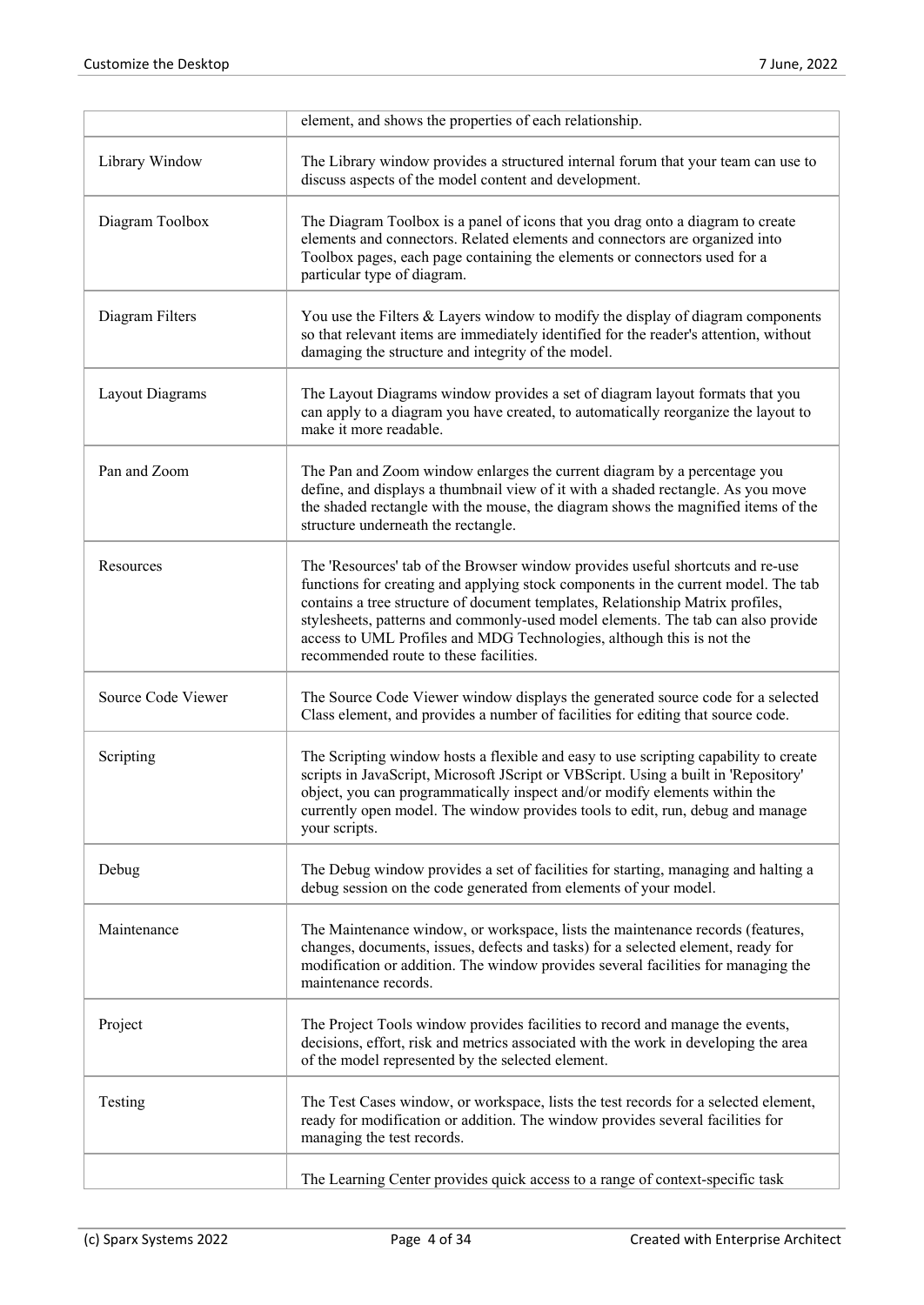| <b>Learning Center</b> | guides in a number of work areas of the system, such as Getting Started, Modeling |
|------------------------|-----------------------------------------------------------------------------------|
|                        |                                                                                   |
|                        |                                                                                   |
|                        | or Testing                                                                        |
|                        |                                                                                   |

#### **Notes**

· On the Testing, Maintenance and Project Tools windows, any descriptive text, history, input or results for a selected item are also displayed in the Notes window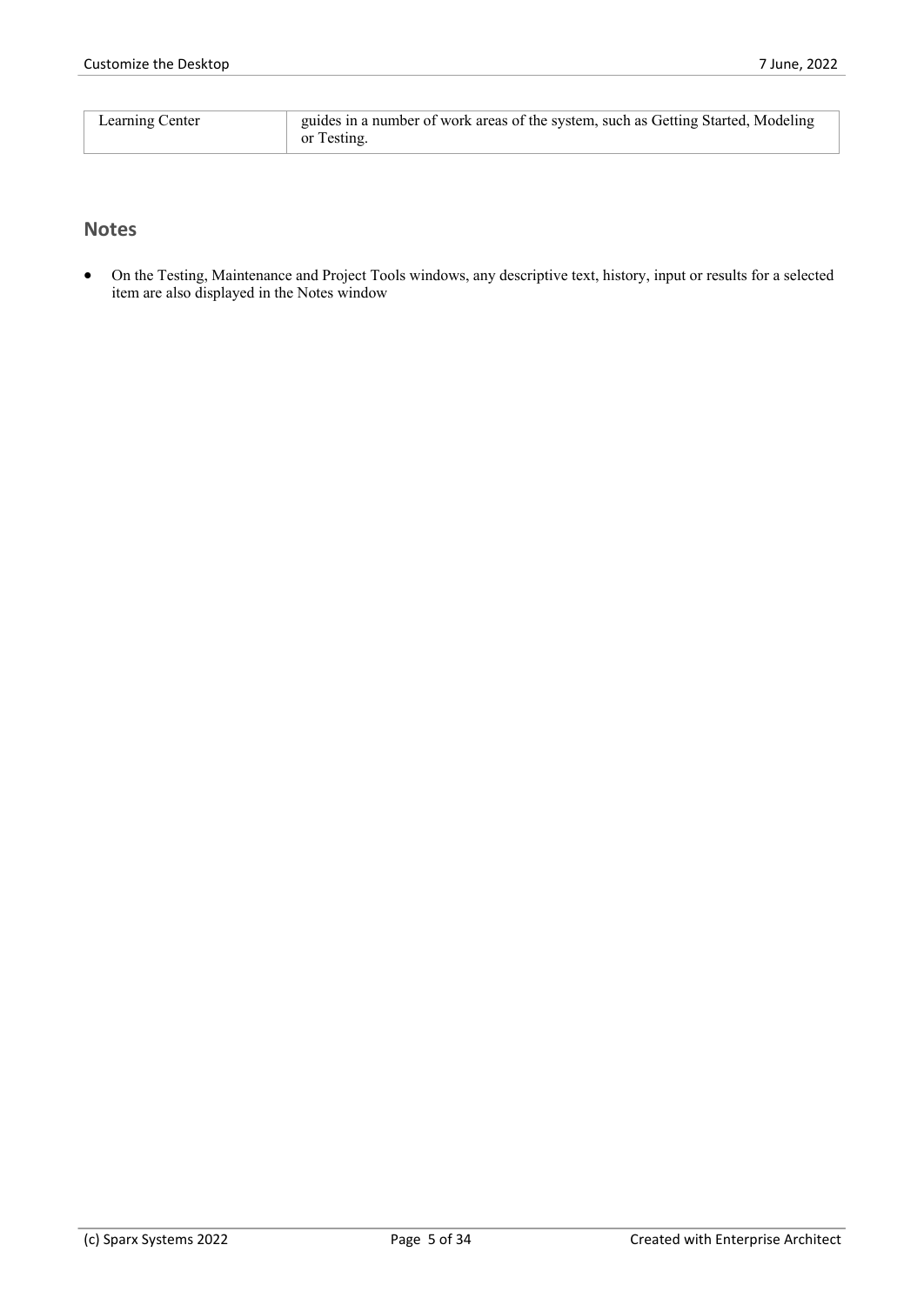### **Visual Styles**

It is possible to change the overall style and color of the Enterprise Architect user interface to match the standard styles (or themes) of a number of Microsoft Office and Visual Studio product releases. The styles are applied uniformly across all displays, dialogs, windows, views and ribbons.

To test the style that you are selecting, simply click on the Apply button.

This image illustrates the 'Microsoft Office 2016'® style, using different themes and accent colors.



#### **Access**

| Start > Appearance > Visual Style<br>nobor) |
|---------------------------------------------|
|---------------------------------------------|

#### **Reset the style of the user interface**

Define the visual style you want to use, on the 'Application Look' dialog.

| Option       | <b>Action</b>                                                                                                                                                               |
|--------------|-----------------------------------------------------------------------------------------------------------------------------------------------------------------------------|
| (top field)  | Click on the drop-down arrow and select the application style you want to apply.                                                                                            |
| <b>Theme</b> | For certain application styles, you can also apply a color theme.<br>If this field is enabled, click on the drop-down arrow and select the required theme<br>color or tone. |
| Accent Color | For certain application styles, you can also change the accent color for messages<br>and highlights.                                                                        |
|              | If this field is enabled, click on the drop-down arrow and select the required accent<br>color.                                                                             |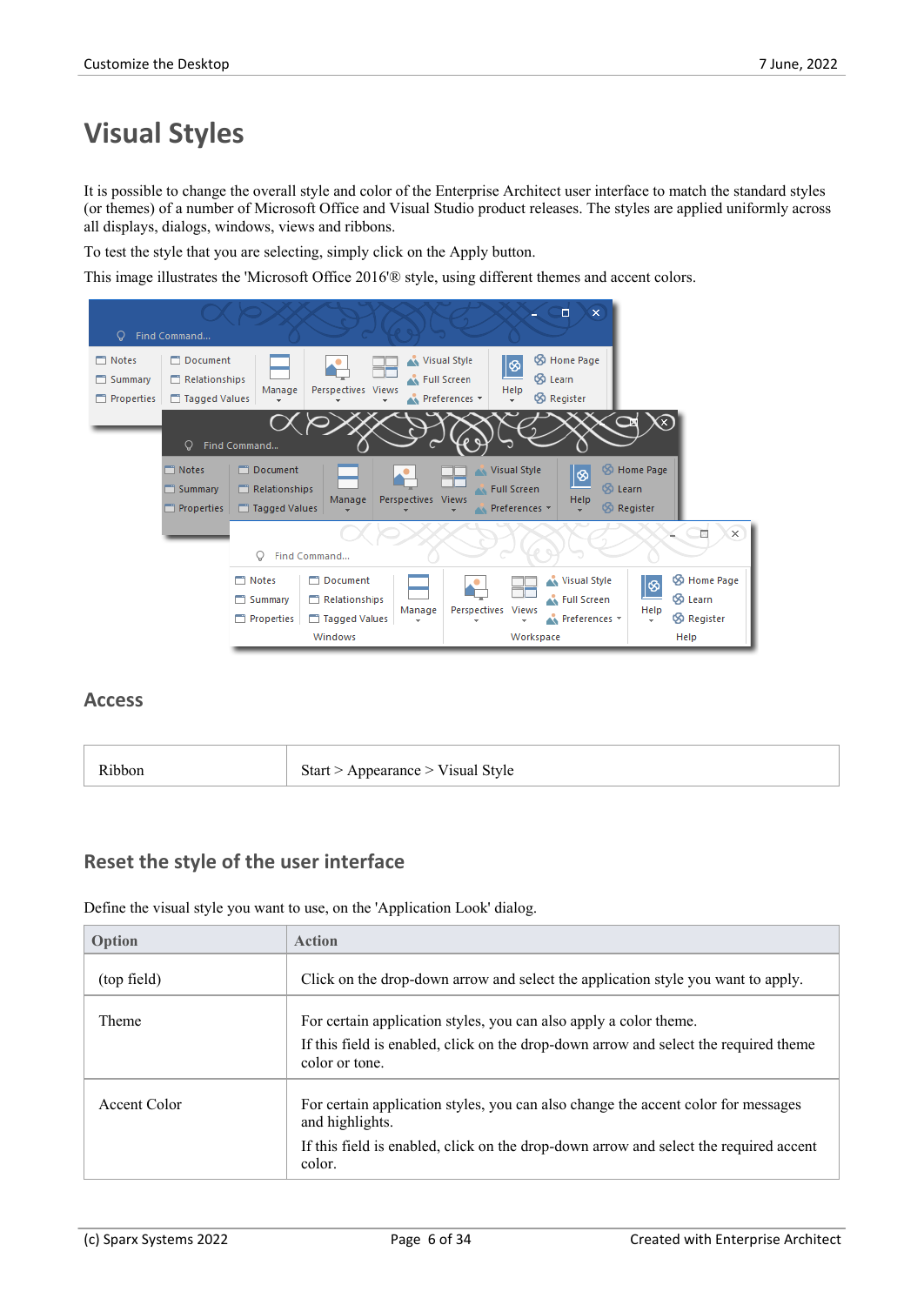| Code Editor                         | Click on the drop-down arrow and select an option to apply, within the code editor<br>views:                                                                                                                                                                                                                                  |
|-------------------------------------|-------------------------------------------------------------------------------------------------------------------------------------------------------------------------------------------------------------------------------------------------------------------------------------------------------------------------------|
|                                     | The automatic default background color of the code panel for the application<br>$\bullet$<br>style                                                                                                                                                                                                                            |
|                                     | A dark background for the code panel, or<br>$\bullet$                                                                                                                                                                                                                                                                         |
|                                     | A light background for the code panel<br>$\bullet$                                                                                                                                                                                                                                                                            |
|                                     | You can also re-set the dark and light backgrounds on the 'Editor Language<br>Properties' dialog.                                                                                                                                                                                                                             |
| Diagram                             | Defaults to the diagram theme currently set in the 'Preferences' dialog.                                                                                                                                                                                                                                                      |
|                                     | If you want to apply a different diagram theme, click on the drop-down arrow and<br>select the required theme.                                                                                                                                                                                                                |
| Workspace Orientation               | Many of the workspace layouts have a left orientation or a right orientation, most<br>easily observable in the side of the screen that the Browser window displays on.                                                                                                                                                        |
|                                     | You can use this 'Workspace Orientation' field to specify the orientation you prefer<br>- click on the drop-down arrow and select either 'Left' or 'Right' to automatically<br>position the Browser window and related displays in your preferred workspace on<br>the corresponding side of the screen.                       |
| Default Note Zoom                   | Click on the drop-down arrow and select the percentage zoom or magnification<br>(from 90% up to 150%) to apply to the text in the element Notes window and any<br>text field that has the Notes toolbar at the top. The field defaults to 110%.                                                                               |
| Note Editor Font                    | If the text in the Notes window, 'Notes' fields and 'Description' fields does not<br>render as well as you would like, you can change the font used. Click on the<br>drop-down arrow and click on an appropriate font.                                                                                                        |
|                                     | To apply the change, restart Enterprise Architect.                                                                                                                                                                                                                                                                            |
|                                     | If you decide to revert to the default font, click on the Clear button and again restart<br>Enterprise Architect.                                                                                                                                                                                                             |
| Internal Tab style (restart)        | Click on the drop-down arrow and select the required style to apply to the internal<br>tabs of docked windows. The option does not affect the internal tabs of views or<br>dialogs, nor does it change the tabs of the Browser window or Database Builder.                                                                    |
|                                     | The different types of style make the tabs display with - for example - rounded or<br>squared-off corners, with a 2D or 3D effect, overlapping or with a common border,<br>or with a colored underline.                                                                                                                       |
|                                     | Docked windows that contain a shared horizontal scroll bar (such as the System<br>Output window or Find in Files window) will only change to the Pointer style,<br>where the tabs have no outline but do have an arrow shape in the line underneath<br>the tab. Otherwise they keep the Flat style (flattened pyramid shape). |
|                                     | When you have made your selection, you must re-start Enterprise Architect to bring<br>this style into effect.                                                                                                                                                                                                                 |
| Show Menu Icons                     | Select this checkbox to display icons next to the menu options (where they have<br>been assigned).                                                                                                                                                                                                                            |
|                                     | Deselect the checkbox to hide the icons and show simple lists of text options.                                                                                                                                                                                                                                                |
| Main View Tabs use<br>Caption style | Select this checkbox to display the icons and names of the main view tabs in a<br>larger format.                                                                                                                                                                                                                              |
| Main View Tabs at bottom            | When a main view has tabs, by default the tab names display at the top of the view.                                                                                                                                                                                                                                           |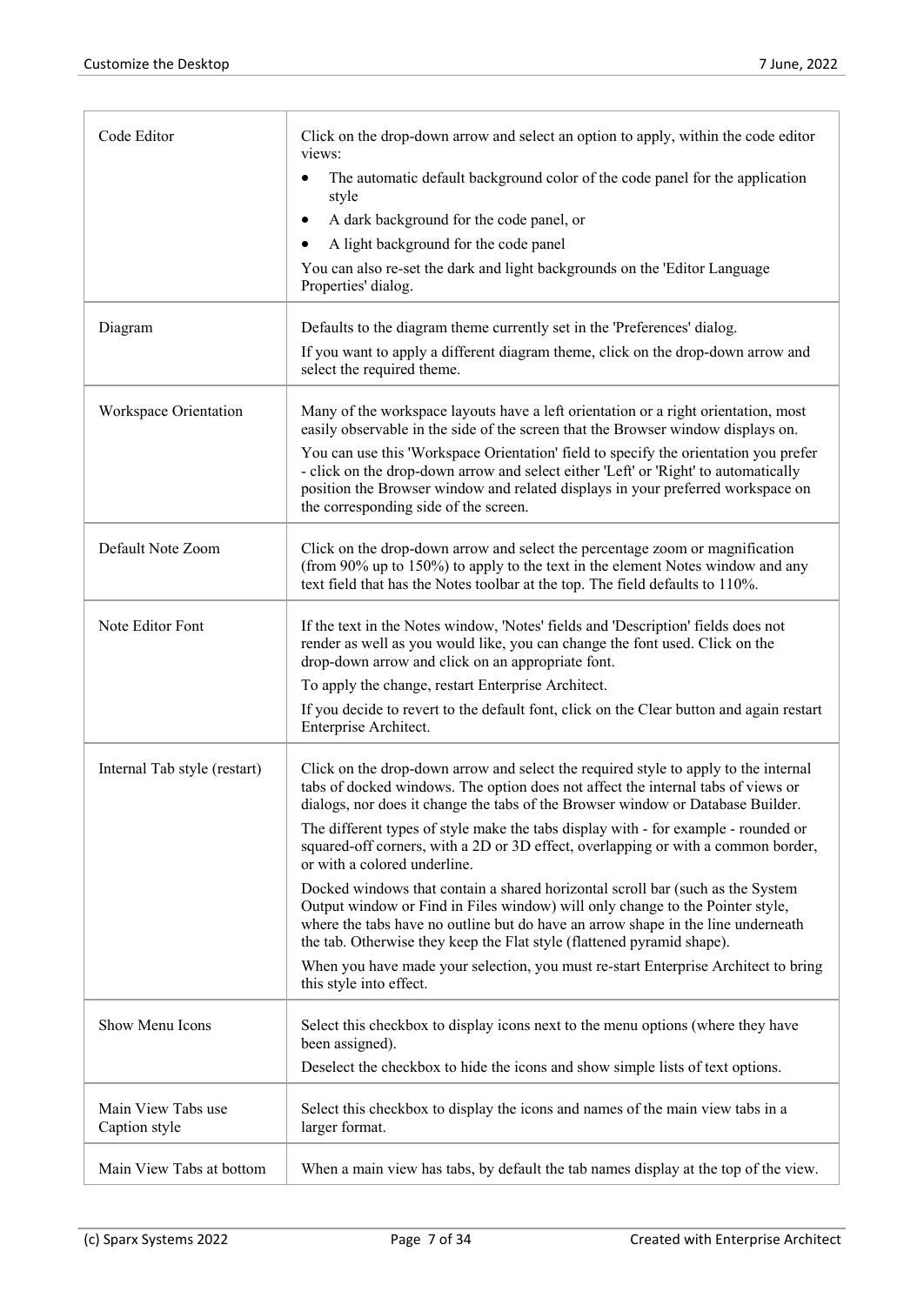| (restart)                            | If you prefer to display the tab names along the bottom of the view, select this<br>checkbox.                                                                                                                                                                                                                                                                                                              |
|--------------------------------------|------------------------------------------------------------------------------------------------------------------------------------------------------------------------------------------------------------------------------------------------------------------------------------------------------------------------------------------------------------------------------------------------------------|
|                                      | The change does not take effect until you shut down and restart Enterprise<br>Architect.                                                                                                                                                                                                                                                                                                                   |
| Property Sheets use Tree<br>style    | By default 'Properties' dialogs and various other screens present sections of data on<br>tabs.                                                                                                                                                                                                                                                                                                             |
|                                      | If you prefer to display the sections of data on dialog pages, where you choose the<br>pages from a tree or hierarchy on the left of the dialog, select this checkbox.                                                                                                                                                                                                                                     |
| Use Property List for<br>Elements    | By default element 'Properties' dialogs show the main properties as a series of fields<br>on the right of the dialog.                                                                                                                                                                                                                                                                                      |
|                                      | If you prefer to display the properties as a simple list of names and editable values,<br>select this checkbox.                                                                                                                                                                                                                                                                                            |
| Increase Note Paragraph<br>Spacing   | Increases the paragraph spacing from the default, in all new text in the element<br>Notes window and all text fields with the Notes toolbar at the top. The change is<br>applied to all paragraph styles, including bullet and number lists.                                                                                                                                                               |
|                                      | The paragraph spacing is increased in existing text when you open and close a<br>dialog containing that text.                                                                                                                                                                                                                                                                                              |
|                                      | When you deselect the option, all new Notes text reverts to the default spacing.                                                                                                                                                                                                                                                                                                                           |
| Enable Concise Diagram<br>Navigation | Enable diagram navigation elements such as a Nav Cell, Diagram Hyperlink,<br>Package with a child diagram and others to open a diagram (and replace the current<br>diagram) in the active tab. You can move back through previously opened diagrams<br>using the Backspace key or by clicking the back arrow on the right of the diagram<br>tab. The same behavior is available when a diagram is floated. |
|                                      | When this option is enabled, you can also click on a Composite element and press<br>the $=$ key to open the Composite diagram in the same tab. In this case, if you press<br>the Backspace key to return to the parent diagram, the Composite element remains<br>selected.                                                                                                                                 |
| OK                                   | Click on this button to save and apply the changes, and close the dialog.                                                                                                                                                                                                                                                                                                                                  |
| Cancel                               | Click on this button to cancel the changes and close the dialog.                                                                                                                                                                                                                                                                                                                                           |
| Apply                                | Click on this button to apply the changes but keep the dialog open for further<br>editing.                                                                                                                                                                                                                                                                                                                 |
|                                      | If a change takes immediate effect, you can see it on any open windows and then, if<br>you prefer something different, change the setting.                                                                                                                                                                                                                                                                 |
|                                      | If you click on the Apply button and the Cancel button, the changes still take effect.                                                                                                                                                                                                                                                                                                                     |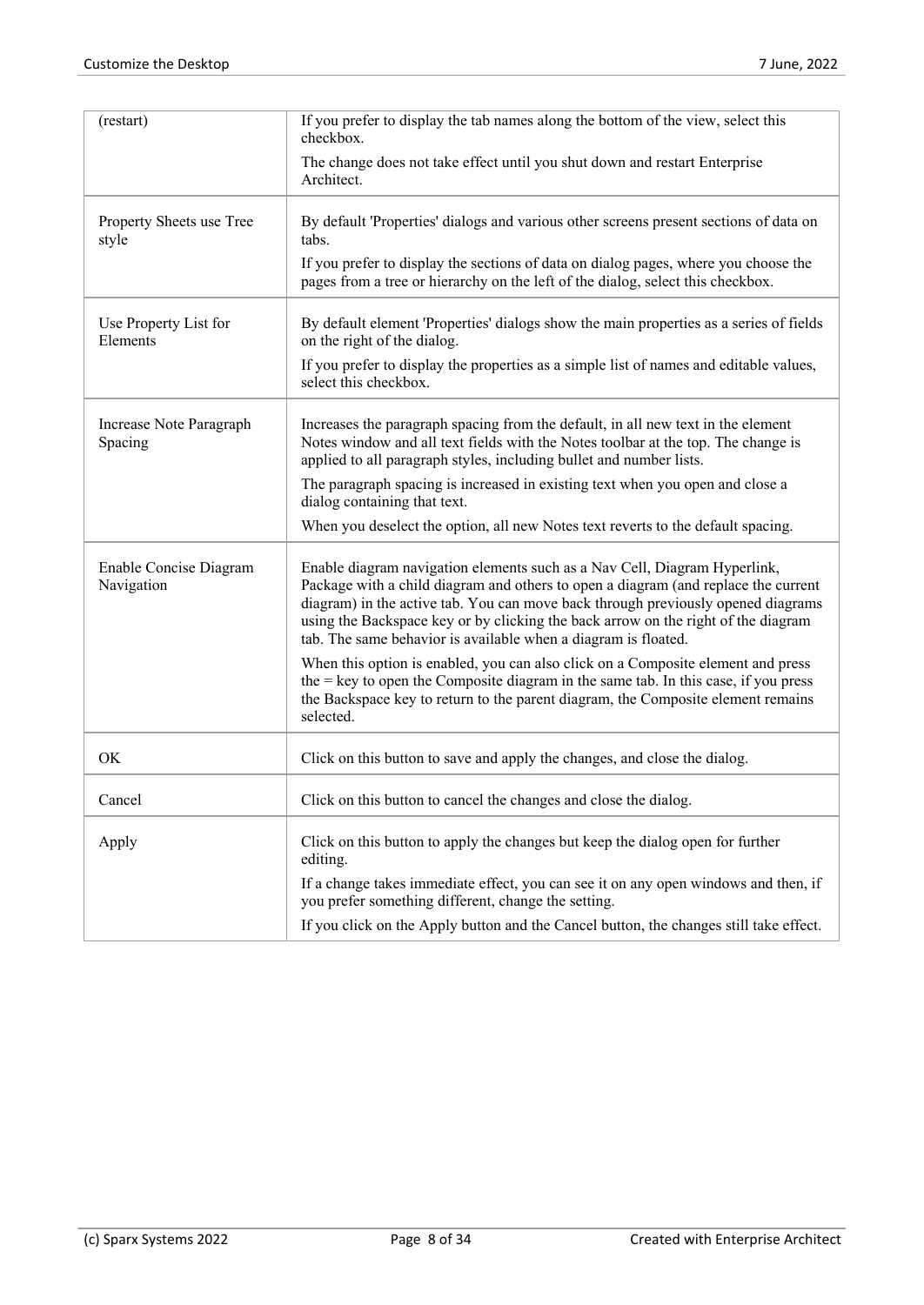### **Docked Windows**

When you are doing work using one or more of the Enterprise Architect windows, you can re-position and/or group the windows to make them easier to use. You can easily move any window around the application workspace and either dock (anchor) it against the top, bottom, left or right edge of the workspace for long-term use, or just drop it where it is most convenient for the moment (that is, leave it floating).

All the windows are resizable, so you can also drag the window margins to make the window a convenient size and shape to display either justa column or row, or a large section of the information it contains.

#### **Dock a Window Against an Edge**

Notice that the window docking is an insert, notan overlay; in the illustration (step 3), the left border of the Start Page is **moved** to sit just under the 'ticked man' icon in the toolbar.

The docking behavior varies depending on whether you have already docked other windows on the screen, whether you use the navigation compass orthe compass point icons, and where you drag the docked window before you release the mouse button. If you drag and release the window over:

- A point of the navigation compass in the center of the screen, the window sits inside existing docked windows (for example, in the illustration a window released on the bottom, top or left icons of the navigation compass would be docked to the **right** of the Traceability window)
- · A separate compass point icon on the edge of the screen, the window is docked on the outside edge of the screen and existing docked windows are pushed inwards
- A point of the navigation compass at the edge of the screen (only when there is already a docked window there) the window is docked within the area occupied by the previously docked window (for example, in the illustration you could dock your new window as the left, right, top or bottom segment of the Traceability window space; the Traceability window itself is reduced in size to accommodate the new docked window, but you can then adjust the margins of the two docked windows to improve readability)
- The center of the navigation compass at the edge of the screen (only when there is already a docked window there) the window is docked as a tab of a window frame; see *Dock Windows into a Frame*

The highlighted area always indicates exactly where the moved window will be docked, so you have an indication of the effect before you release the window.

| <b>Step</b> | <b>Action</b>                                                                                                                                                                                                                                                                                       |  |  |
|-------------|-----------------------------------------------------------------------------------------------------------------------------------------------------------------------------------------------------------------------------------------------------------------------------------------------------|--|--|
|             | Click on the title bar of the window and start to drag it towards the appropriate edge of the workspace. A<br>set of positioning icons display, consisting of a navigation compass in the body of the application<br>workspace and a compass pointer in the middle of each edge.                    |  |  |
|             |                                                                                                                                                                                                                                                                                                     |  |  |
|             | Drag the window onto a compass point.<br>The screen display shades the area that the window will fill, once you release the mouse button. Notice in<br>this screen capture that the left-hand quarter of the compass has thickened borders, indicating that the<br>window has been dragged over it. |  |  |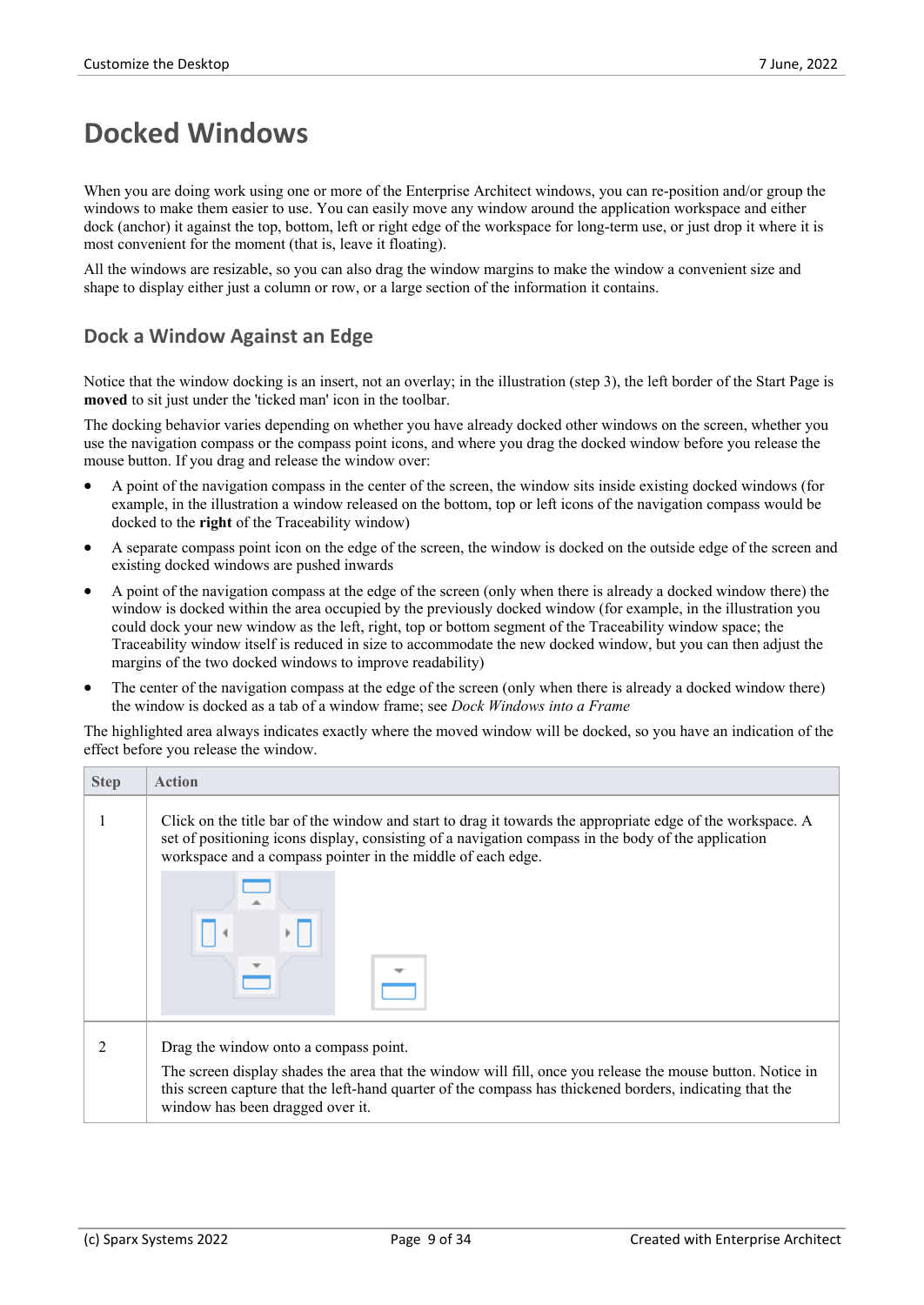

#### **Dock Windows into a Frame**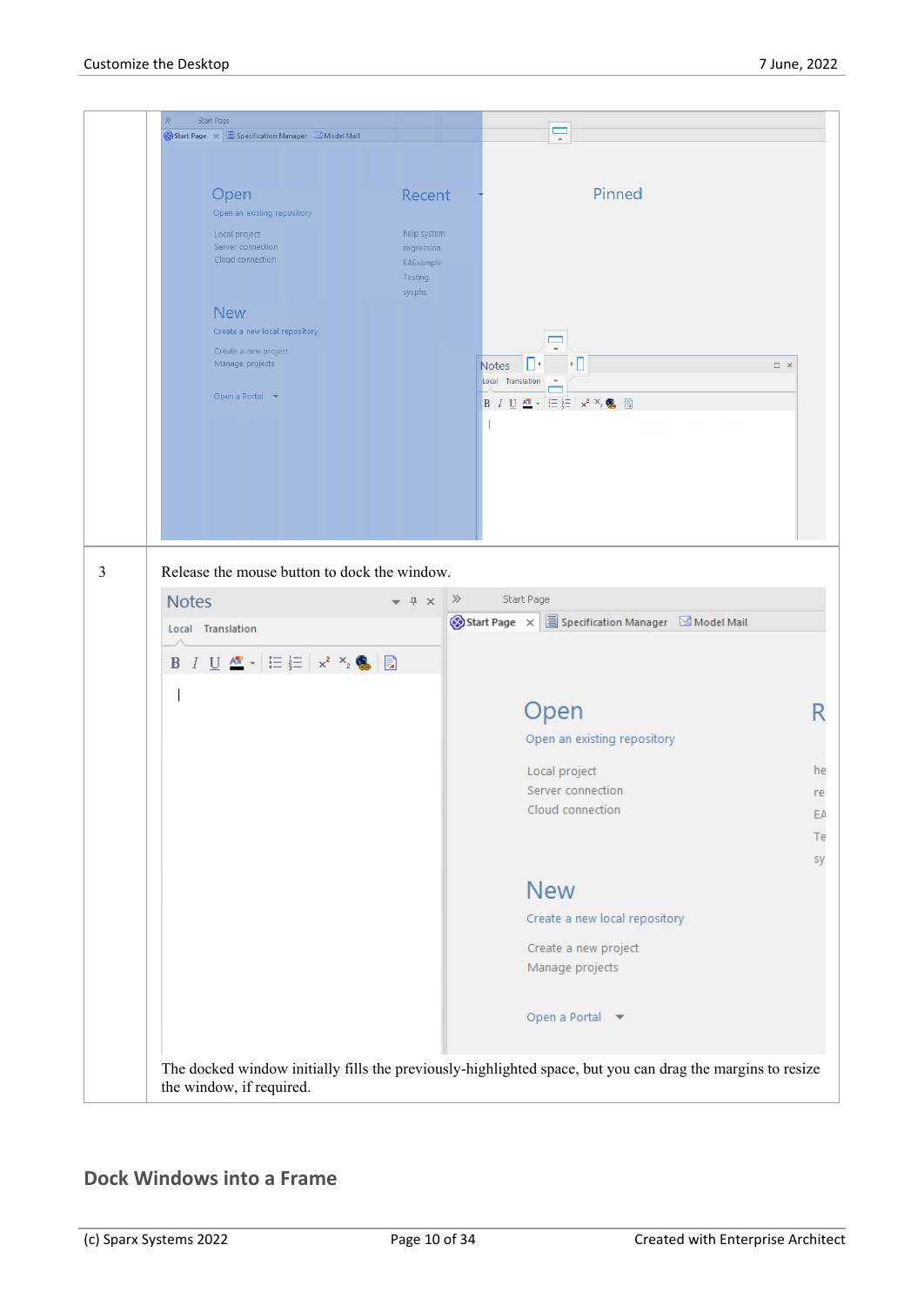A docked window does not overlap any other window, so if you are docking several windows you progressively fill up the workspace; however, you can avoid this by combining the docked windows in a single tabbed frame by either:

- · Dragging the title bar of each window up to the title bar of the first docked window, or
- · Dragging each window over the 'tabbed frame' icon in the middle of the navigation compass, when the compass is over the previously-docked window that you want to combine the dragged window with; when you release the mouse button, the window becomes a tab of the frame

Initially, the window you are moving is visible with the tabbing compass.

|         | F.                                                          |               |   |
|---------|-------------------------------------------------------------|---------------|---|
|         | Inspector                                                   | $\times$<br>⊓ |   |
|         | 700                                                         |               |   |
|         | Element                                                     |               | т |
|         | $\blacklozenge$ < Select an element to browse its content > |               |   |
|         |                                                             |               |   |
| Browser | Focus                                                       | Notes         |   |

Notice that the center of the compass has a square inside it, and the tabbed frame shows the names of the windows it currently contains. As you move the new window over the square in the center of the compass, it disappears but its name is added as a tab of the frame.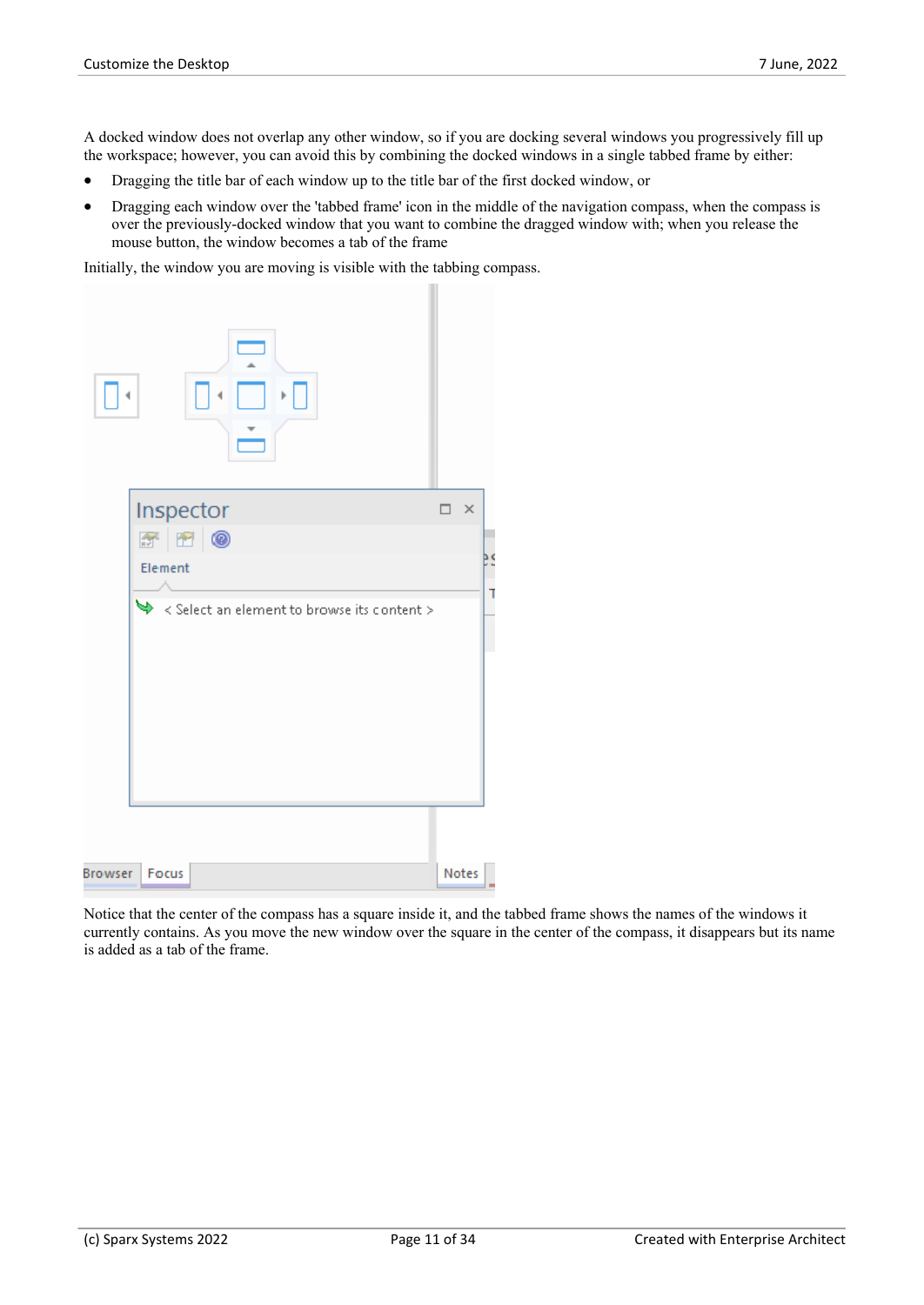| $\left  \cdot \right $ | $\equiv$<br>$\blacktriangleright$ $\Box$ |
|------------------------|------------------------------------------|
|                        |                                          |
|                        | Browser Focus Inspector                  |

When you release the mouse button to finish dragging the window into place, the compass disappears and the window displays as a tab of the frame.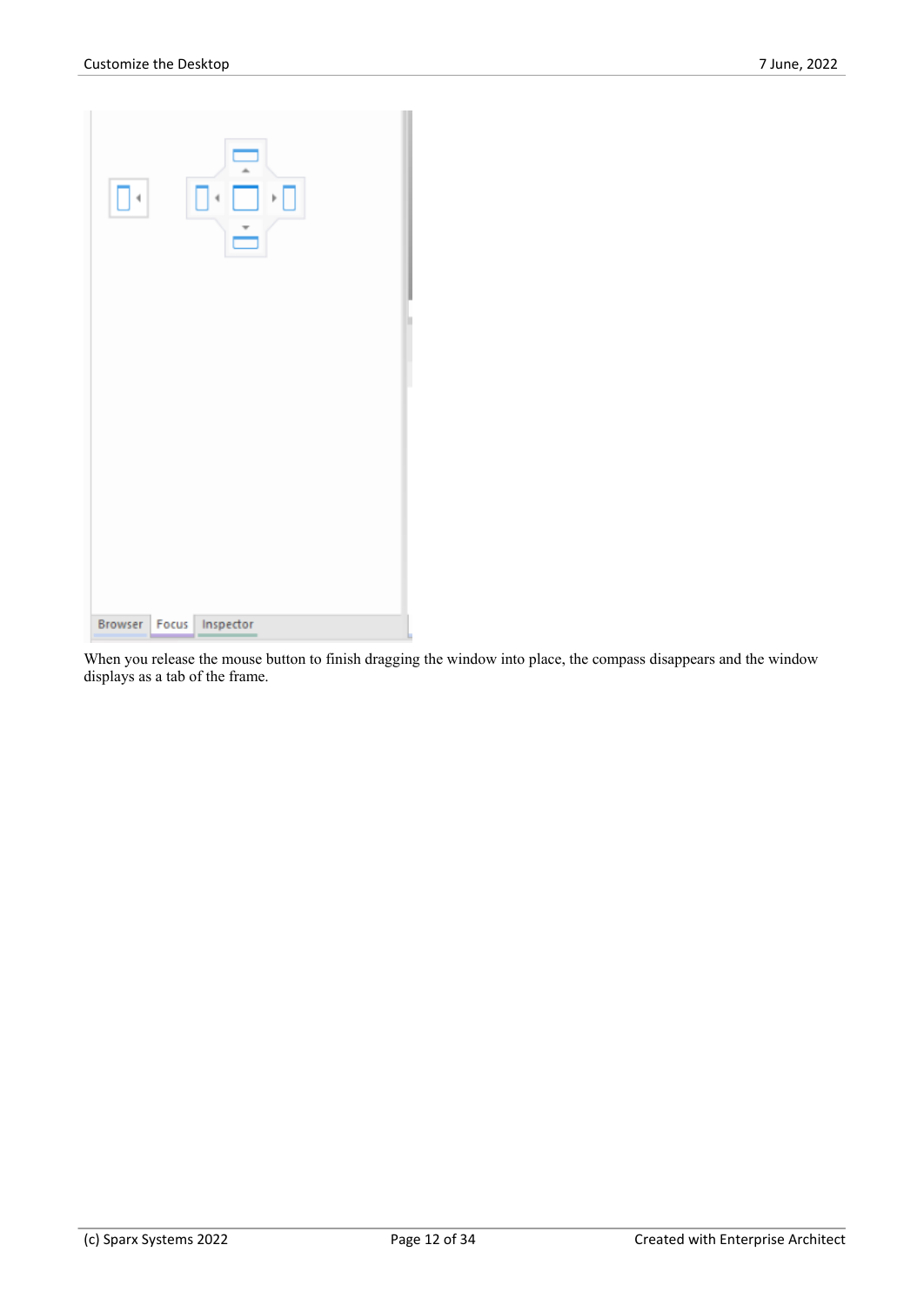| Inspector                            |                           |  | × |  |  |  |
|--------------------------------------|---------------------------|--|---|--|--|--|
| <b>A</b> 图                           | $\circ$                   |  |   |  |  |  |
| Element                              |                           |  |   |  |  |  |
|                                      |                           |  |   |  |  |  |
| 畐                                    | Dock Windows into a Frame |  |   |  |  |  |
| đ                                    | Relationships             |  |   |  |  |  |
|                                      | <sup>l</sup> Discussions  |  |   |  |  |  |
|                                      | <sup>T</sup> Attributes   |  |   |  |  |  |
|                                      | <sup>看</sup> Operations   |  |   |  |  |  |
|                                      | <sup>看</sup> Receptions   |  |   |  |  |  |
| 盾                                    | <b>Linked Features</b>    |  |   |  |  |  |
|                                      | <sup>看</sup> Requirements |  |   |  |  |  |
|                                      | <sup>国</sup> Constraints  |  |   |  |  |  |
|                                      | <sup>l</sup> e Scenarios  |  |   |  |  |  |
|                                      | 看 Files                   |  |   |  |  |  |
| 咱                                    | Testing                   |  |   |  |  |  |
|                                      | <sup>l</sup> e Resources  |  |   |  |  |  |
|                                      | <sup>看</sup> Project      |  |   |  |  |  |
|                                      | <sup>T</sup> Maintenance  |  |   |  |  |  |
| đ                                    | Integration               |  |   |  |  |  |
|                                      |                           |  |   |  |  |  |
|                                      |                           |  |   |  |  |  |
| Focus<br>Inspector<br><b>Browser</b> |                           |  |   |  |  |  |

You can move and re-dock the frame of windows as if they were <sup>a</sup> single window.To separate <sup>a</sup> window from <sup>a</sup> tabbed frame, click on the window's tab at the bottom of the frame and drag it away.

#### **Close Docked Windows**

If you do not want to have a docked window open any longer, click on the window header and press Ctrl+F4. This just closes the selected window; if the window is in a tabbed frame, the other windows in the frame remain open.

#### **Floating Windows**

To float a window anywhere on the screen, click on its title bar and drag it to where you want it to sit. The navigation compass displays, but you ignore it in this situation. Floating windows can overlay each other, which is convenient if you want to compare information displayed in two windows. You can drag one window under or over another so that the relevant pieces of information are adjacent, do your check, then move the windows apart again.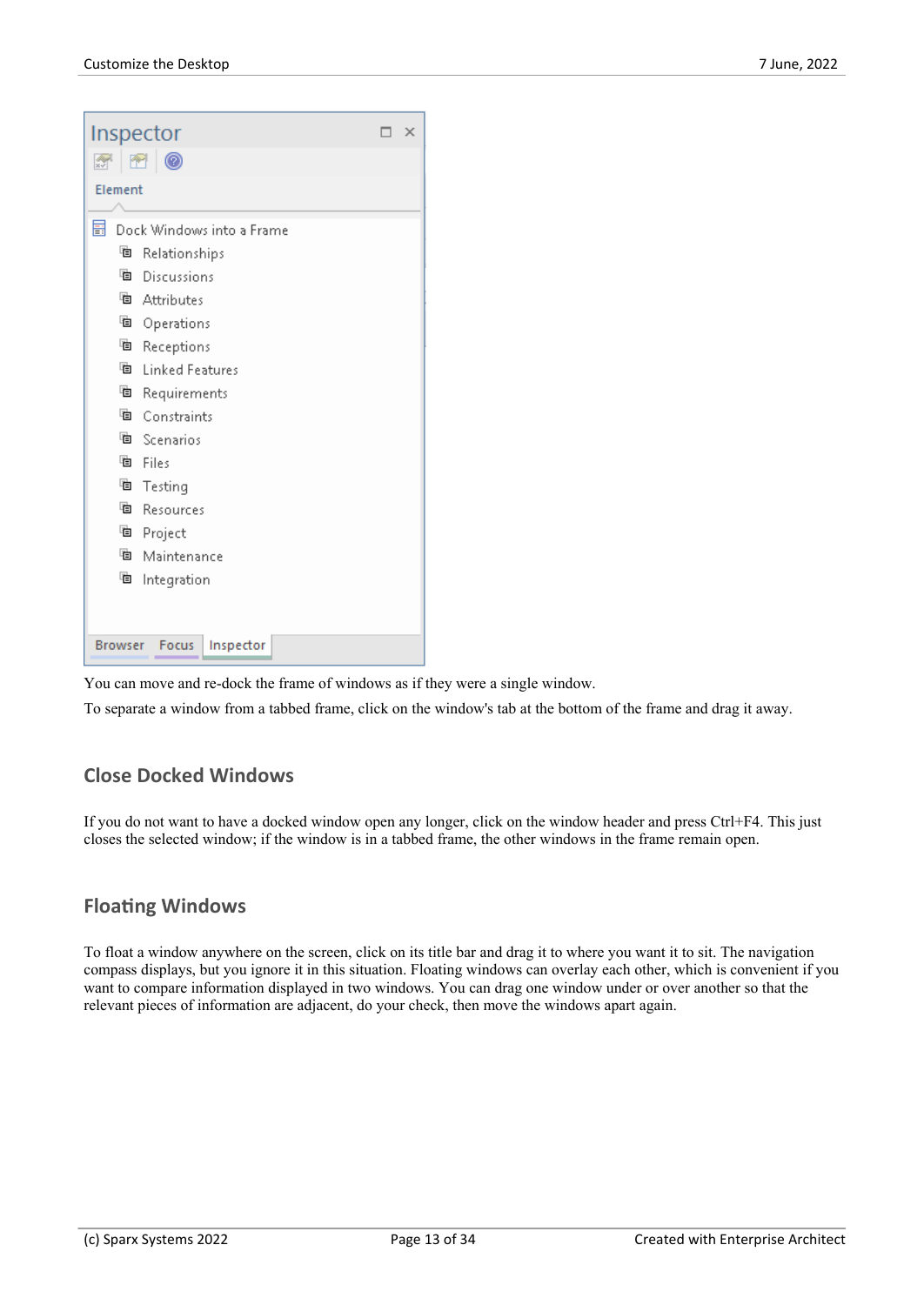### **Auto Hide Windows**

If you are using docked windows, you can have them available for use but kept minimized or hidden until you actually need to use them. The windows are represented by tabs in the top, bottom, left or right margins of the work area. In the illustration, the Browser window is the open hidden window with the Focus window, Inspector window, Properties window, Discuss & Review window and Diagram Toolbox hidden in the margin.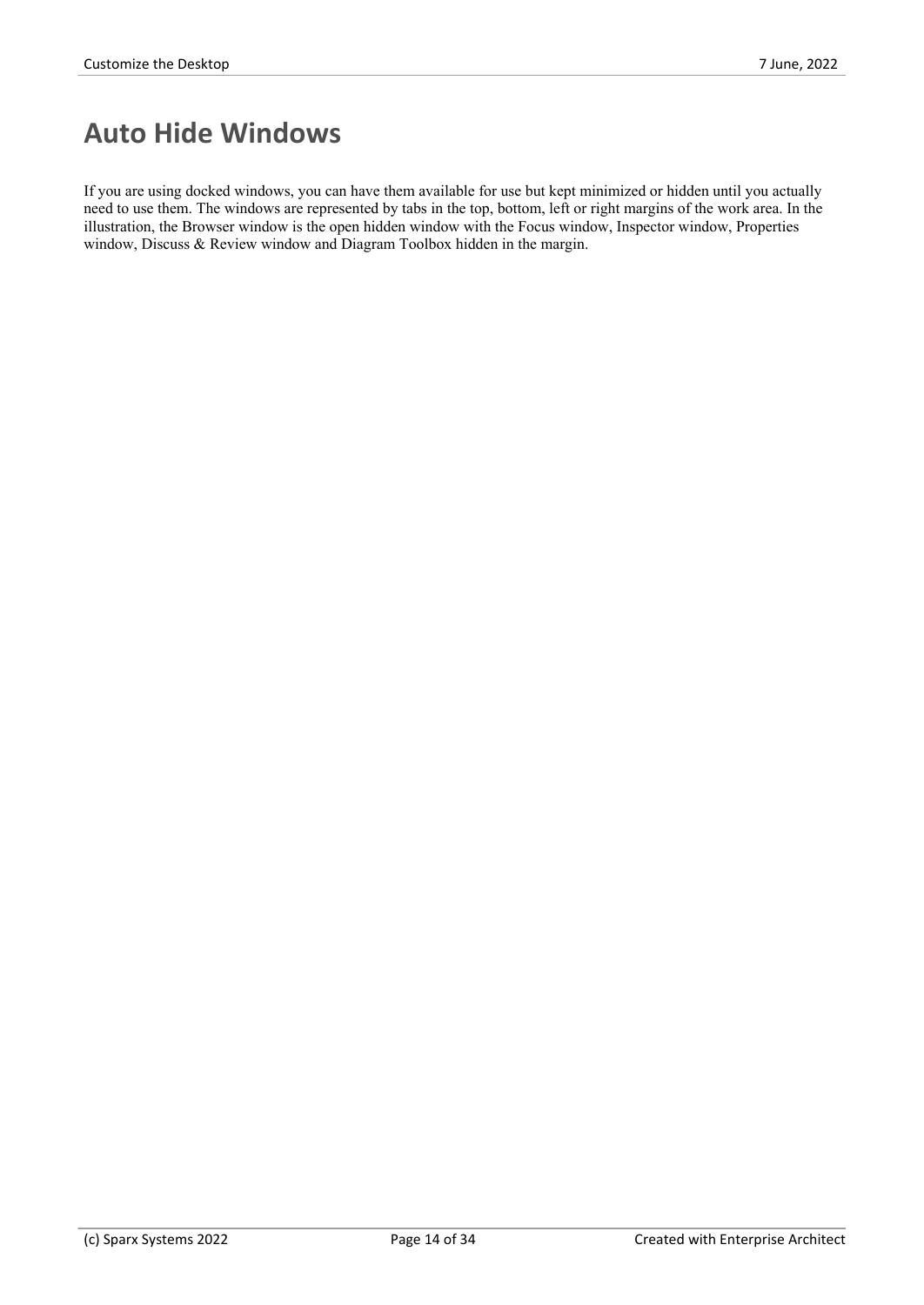| 恛                                                      | <b>Browser</b>                                      | × |
|--------------------------------------------------------|-----------------------------------------------------|---|
| Browser Focus Inspector Properties Collaborate Toolbox | 먭 <br>↑<br>$\downarrow$<br>北                        |   |
|                                                        | Project<br>Context<br>Diagram<br>Resources          |   |
|                                                        |                                                     |   |
|                                                        | Example Model                                       | ┻ |
|                                                        | Getting Started<br>D                                |   |
|                                                        | EA 15 Examples<br>$\Box$<br><b>UML Modeling</b>     |   |
|                                                        | Ò<br><b>UML Structural Diagrams</b>                 |   |
|                                                        | 먭 Class Diagrams                                    |   |
|                                                        | 98<br>Component Diagrams                            |   |
|                                                        | 由<br>Package Diagrams                               |   |
|                                                        | Navigation Links<br>D                               |   |
|                                                        | Components                                          |   |
|                                                        | Composite Structure                                 |   |
|                                                        | Object Diagrams                                     |   |
|                                                        | Package Diagrams                                    |   |
|                                                        | Abstract Class Model                                |   |
|                                                        | <b>UML Behavioral Diagrams</b><br>D                 |   |
|                                                        | 回<br>Domain Specific Modeling<br>Þ                  |   |
|                                                        | 旦<br>Navigate, Search and Trace                     |   |
|                                                        | Traceability<br>D<br><b>Enterprise Architecture</b> |   |
|                                                        | 回<br>Analysis and Business Modeling<br>◢            |   |
|                                                        | 由<br>Analysis and Business Modeling                 |   |
|                                                        | <b>DMN</b> Examples<br>D                            |   |
|                                                        | Analysis                                            |   |
|                                                        | <b>Business Analysis Tools</b>                      |   |
|                                                        | <b>Business Domain Model</b>                        |   |
|                                                        | <b>Business Modeling</b><br>D                       |   |
|                                                        | <b>BPEL Example</b>                                 |   |
|                                                        | BPMN 2.0 Examples                                   |   |
|                                                        | Requirements Model                                  |   |
|                                                        | CMMN Example                                        |   |
|                                                        | e<br>Project Management<br>D                        |   |
|                                                        | 므<br>Testing                                        |   |
|                                                        | $\blacksquare$<br>Maintenance<br>므                  |   |
|                                                        | Publishing<br>$\blacksquare$<br>Reporting           |   |
|                                                        | $\blacksquare$<br>Database Modeling                 |   |
|                                                        | $\blacksquare$<br>Schema Modeling                   |   |
|                                                        | $\Box$<br>Geospatial Modeling                       |   |

When you move the cursor over the tab, the window overlays the screen and you can work within it. As soon as you move the cursor out of the window, it automatically contracts into the margin tab again. This means that you have the maximum work area for performing your main task, with the convenience of still being able to immediately use any of a wide range of other windows.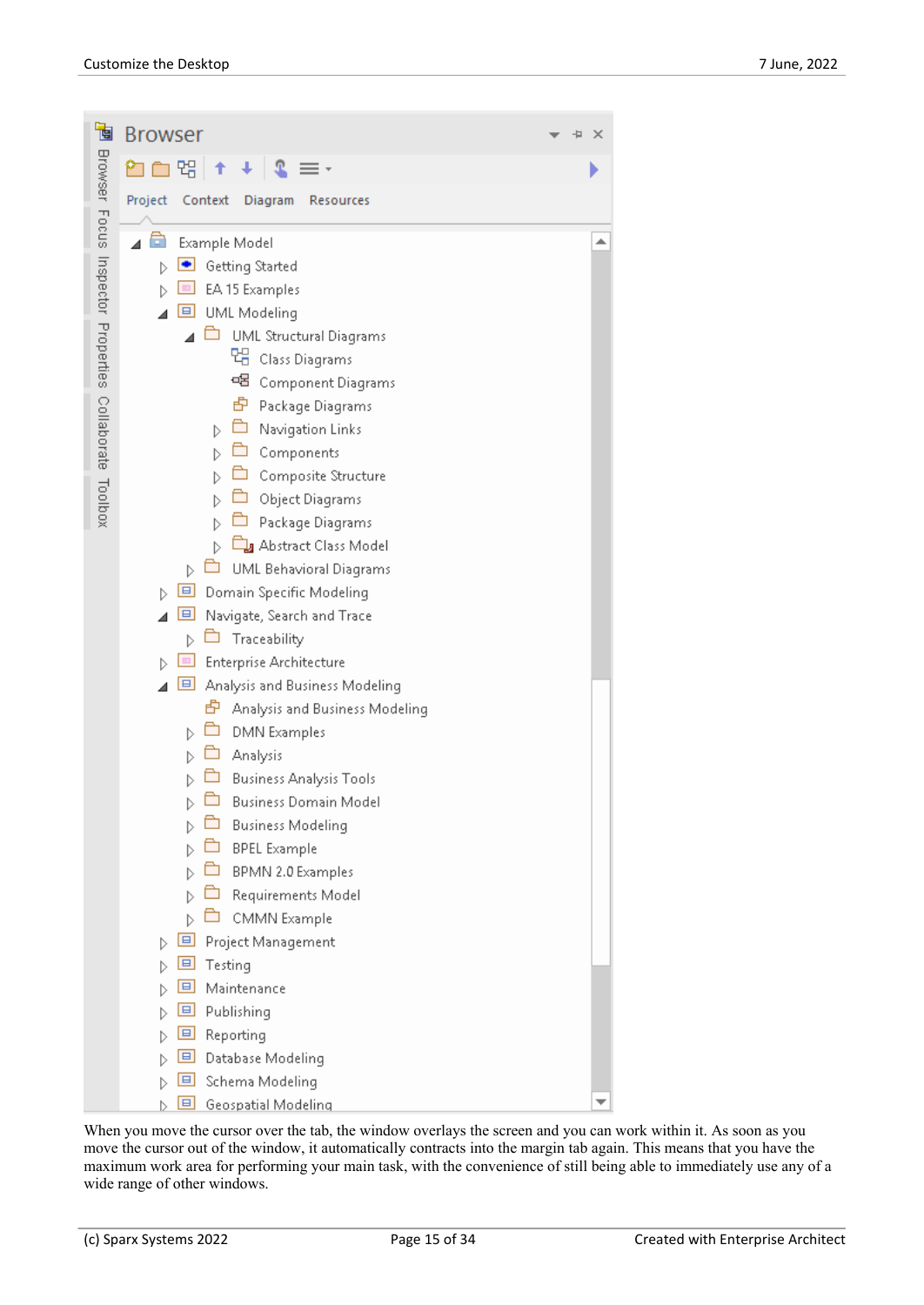If you 'hide' a tabbed frame of docked windows, those windows are hidden together in one click. Each window behaves in the same way as before, but if you cancel auto hide on one of them they are all released.

When you cancel the auto hide on a docked window (or a frame of windows) it will persist on the screen as an insert (pushing visible window borders across to take up some of the display) when you select it.

#### **Auto Hide a Window or Set of Windows**

- To set the displayed window to 'auto hide', click on the  $\boxed{\frac{1}{2}}$  button in the top right corner of the window; any other windows in the same frame as the open window are set to 'auto hide' as well
- To turn off 'auto hide' for a particular window, or set of windows within a frame, click on the  $\mathbf{P}$  button

#### **Notes**

- · You can only auto hide docked windows; if you want to auto hide a floating window, dock it against a margin first
- When you select an auto hidden window, it immediately displays against the nearest work area margin; you can make the auto hidden window slide out of and into the margin by selecting the 'Animate Autohide Windows' checkbox on the 'Window Behavior' page of the 'Preferences' dialog ('Start > Appearance > Preferences > Preferences > General > Window Behavior')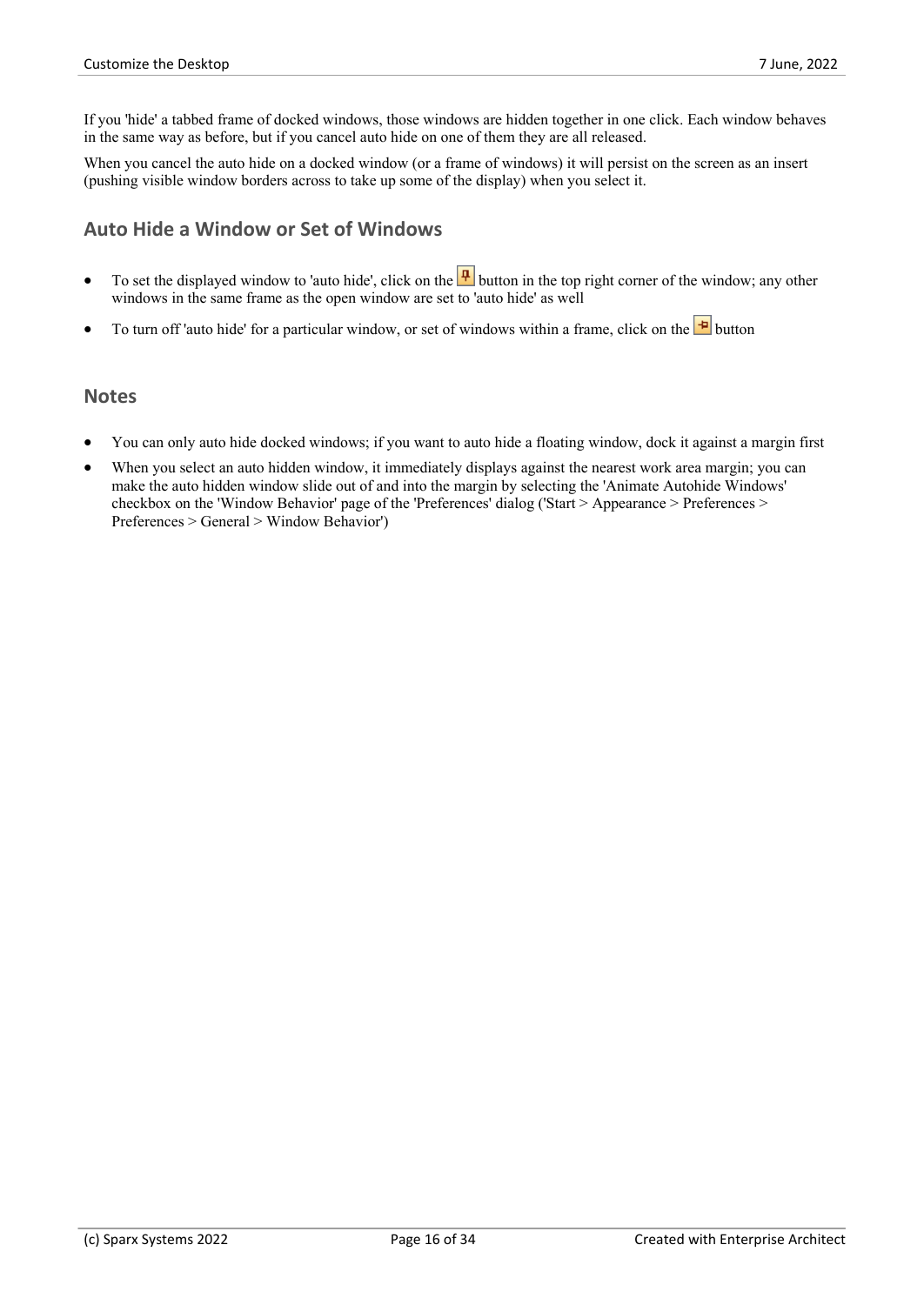### **Advanced Customization**

Enterprise Architect has a standard style and appearance, which you can customize to suit your own work environment. Several facilities are available for customizing:

- The means of issuing commands to the system such as ribbons, toolbars and keyboard keys and the commands themselves
- The visual style and color of the user interface
- The windows you want to display together on the screen, and their position on the screen (the 'Workspace Layout')

On occasion, you might want to use Enterprise Architect for two distinct types of operation at the same time. You can do this by storing registry settings - such as window layouts - to a different path in the registry, by adding this command line argument when you run Enterprise Architect:

/regkey:<regkeyname>

You can also configure a wide range of local options and specific settings for using Enterprise Architect on your workstation, through the 'Preferences' dialog. These options apply to all models that you work in using Enterprise Architect on your workstation.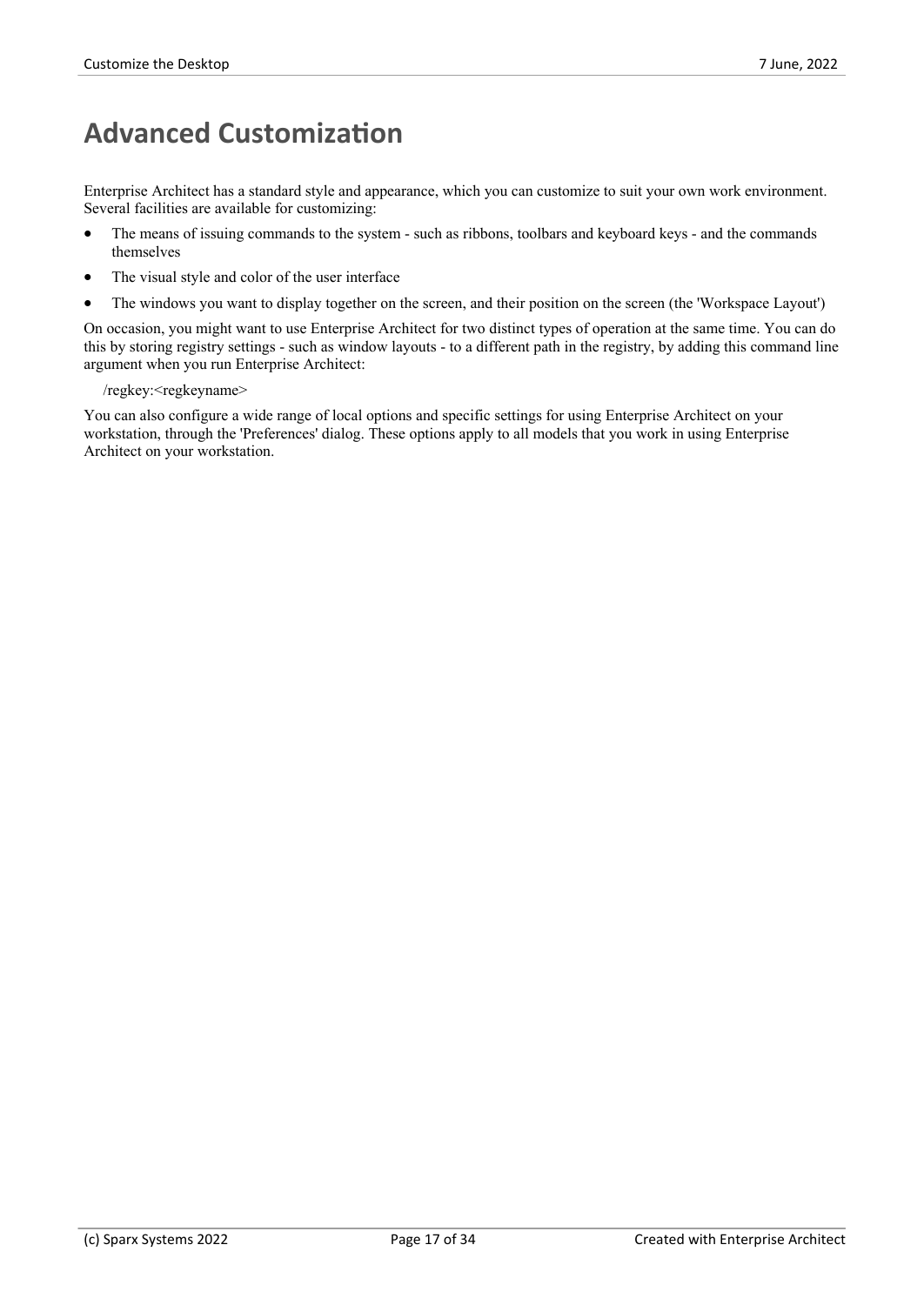# **Customize Dialog**

It is possible to customize the Enterprise Architect toolbar and keyboard commands and how they are displayed and made available to you, tailoring the user interface to suit your work methods and environment. You can also define a number of external applications that you can activate from the 'Tools' menu. You perform these tasks using the 'Customize' dialog.

#### **Access**

| Ribbon | Start > Application > Preferences > Other Options                                                                      |
|--------|------------------------------------------------------------------------------------------------------------------------|
| Other  | At the far right of any toolbar, click on the drop-down arrow and on the 'Add or<br>Remove buttons   Customize' option |

#### **Notes**

If a documented toolbar icon, keyboard combination or menu facility does not appear to be available, select the appropriate tab and click on the Reset button or Reset All button to restore the toolbar, menu or key settings to the defaults; however, this also removes any customized icons, options orcombinations you might have set, because it is possible that the customization itself has displaced or affected the default setting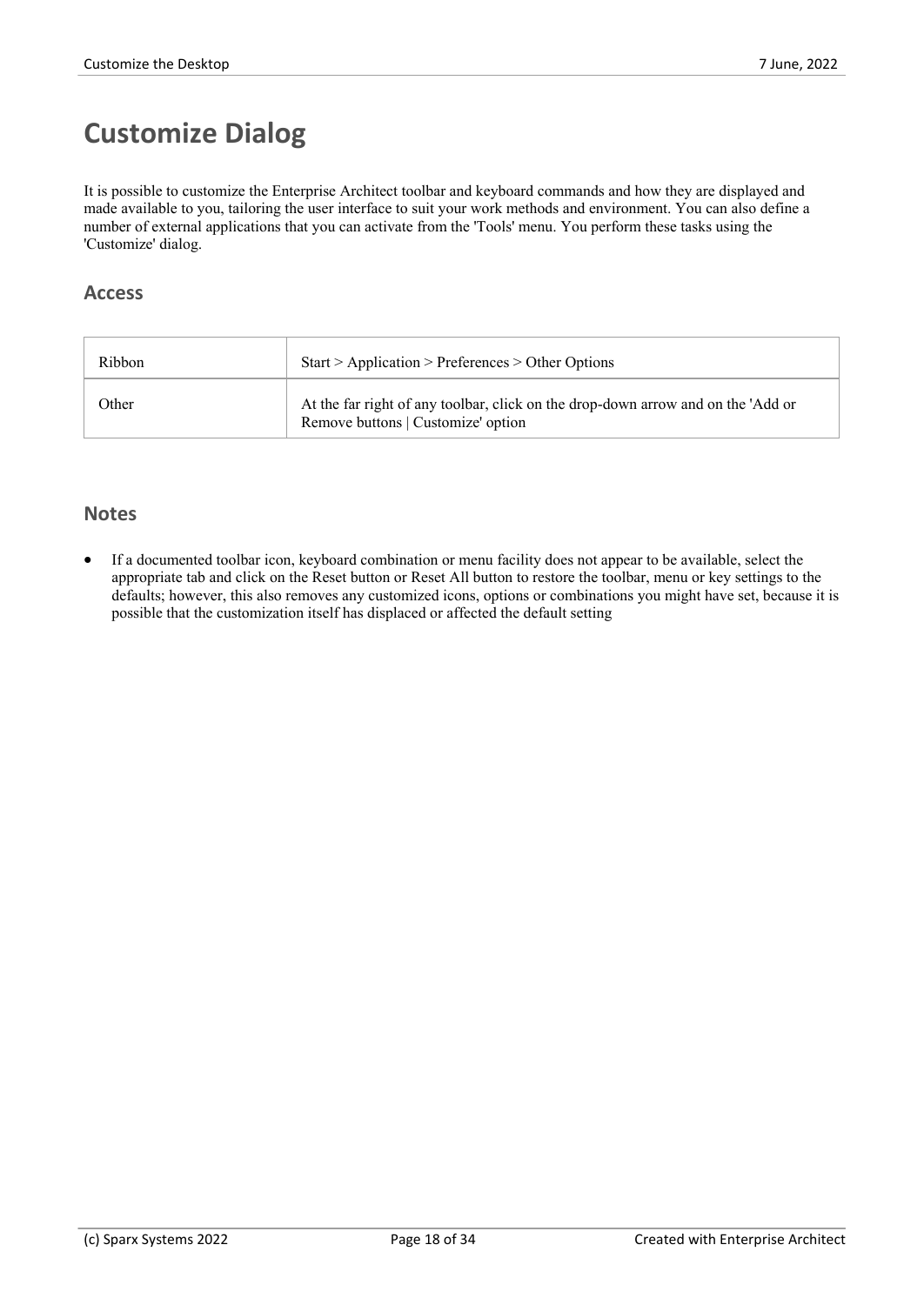### **Customize Commands**

The Enterprise Architect toolbars provide a wide range of functions, some of which are useful in several different contexts. You might find it more convenient to have a function command available either from a different toolbar to the one it is currently set in, or from more than one toolbar. You can customize which toolbar a command is available from by generating a button or icon for the command on either another existing toolbar or a new toolbar that you create for this purpose. Conversely, you might remove a command from its current toolbar, to simplify the selection of tools from that toolbar.

#### **Access**

| Ribbon | $\upbeta$ Start > Application > Preferences > Other Options > Commands |
|--------|------------------------------------------------------------------------|
|        |                                                                        |

#### **Manage Toolbar Commands**

| <b>Task</b>                          | <b>Action</b>                                                                                                                                                                                                                                  |
|--------------------------------------|------------------------------------------------------------------------------------------------------------------------------------------------------------------------------------------------------------------------------------------------|
| Add Command To Toolbar               | Also display the appropriate toolbar, using:                                                                                                                                                                                                   |
|                                      | 'Explore > Portals > Show Toolbar > <toolbar name=""></toolbar>                                                                                                                                                                                |
|                                      | The toolbar icons are then highlighted with a dark border as you select them.                                                                                                                                                                  |
|                                      | On the 'Commands' tab:                                                                                                                                                                                                                         |
|                                      | Click on the appropriate command category in the 'Categories:' panel.<br>1.                                                                                                                                                                    |
|                                      | Click on the command you need from the list in the 'Commands:' panel.<br>2.                                                                                                                                                                    |
|                                      | Drag the command onto the toolbar; it is immediately placed in the toolbar at<br>$\mathfrak{Z}$ .<br>the cursor position.                                                                                                                      |
|                                      | Add any further commands you want.<br>4.                                                                                                                                                                                                       |
|                                      | Put the icons in the order you prefer, by dragging each icon into position.<br>5.                                                                                                                                                              |
|                                      | Click on the Close button to close the 'Customize' dialog.<br>6.                                                                                                                                                                               |
|                                      | If necessary, resize the toolbar or drag it back into the top of the screen.<br>7.                                                                                                                                                             |
|                                      | If the command has an associated icon, the icon displays in the toolbar; otherwise,<br>the command name displays.                                                                                                                              |
| Delete Command from<br>Toolbar       | While the 'Customize' dialog is displayed, right-click on the command icon or text<br>in the toolbar, and select the 'Delete' option. The command icon is immediately<br>removed from the toolbar.                                             |
|                                      | The context menu does not display if the 'Customize' dialog is closed.                                                                                                                                                                         |
| Change or assign icon for<br>command | All commands listed in the 'Customize' dialog have a text label, and many have<br>associated icons, either system-defined (default) or user-defined. If the command<br>has an icon, you can select to represent the command in the toolbar by: |
|                                      | The icon                                                                                                                                                                                                                                       |
|                                      | The text                                                                                                                                                                                                                                       |
|                                      | Both together                                                                                                                                                                                                                                  |
|                                      | You have a range of other options for changing how the command is represented in                                                                                                                                                               |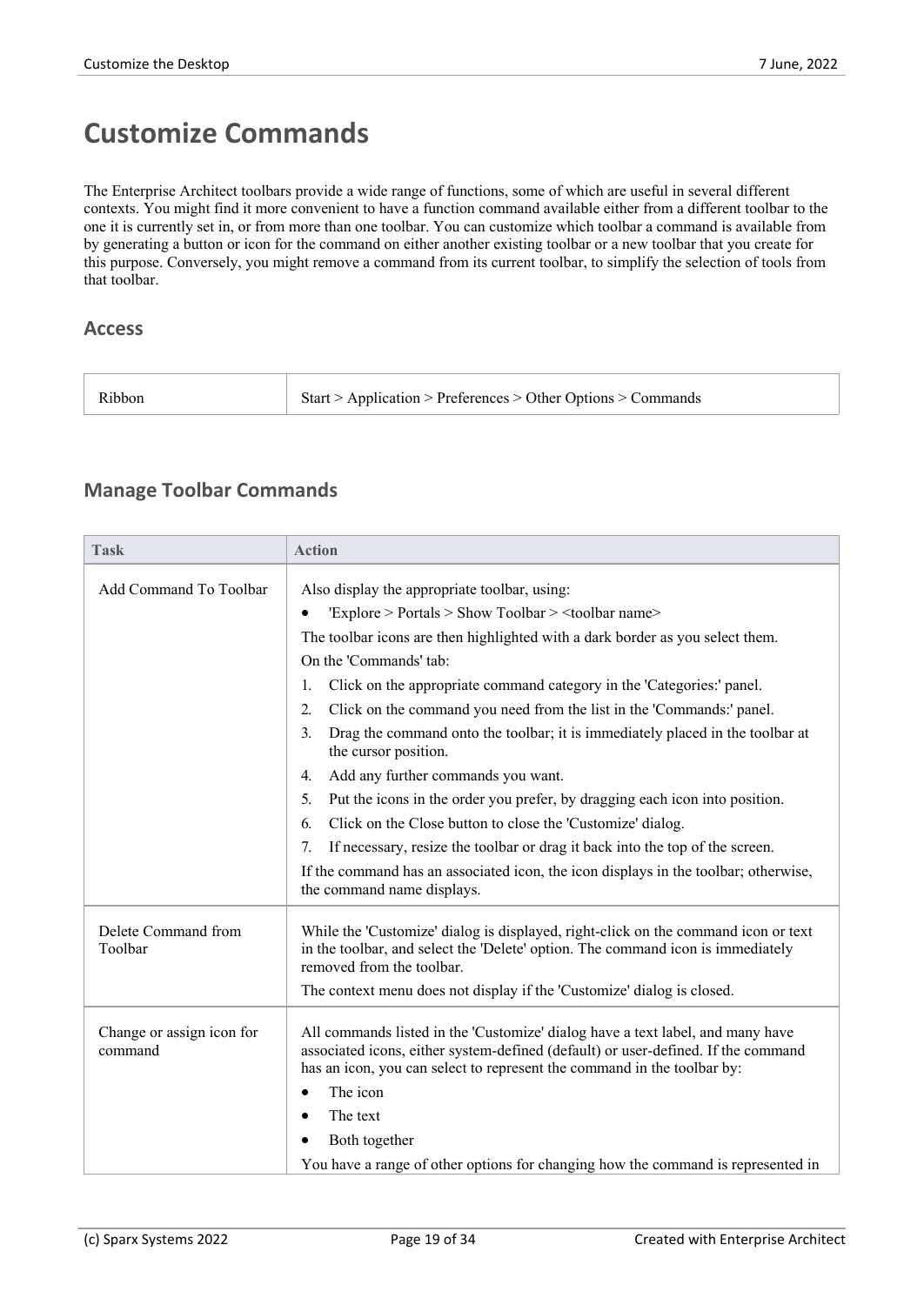|                             | the toolbar, such as:                                                                                                                                                                                                                                                                                                                                                                                          |
|-----------------------------|----------------------------------------------------------------------------------------------------------------------------------------------------------------------------------------------------------------------------------------------------------------------------------------------------------------------------------------------------------------------------------------------------------------|
|                             | If the command does not have an associated icon, assign one from an image<br>$\bullet$<br>library                                                                                                                                                                                                                                                                                                              |
|                             | Change the icon currently assigned to the command to a different icon<br>$\bullet$                                                                                                                                                                                                                                                                                                                             |
|                             | If the command has a system default icon and you have changed it, restore that<br>$\bullet$<br>default icon to the command                                                                                                                                                                                                                                                                                     |
|                             | Edit the icons in the library, and create new ones; you can also copy an existing<br>$\bullet$<br>icon and edit the copy                                                                                                                                                                                                                                                                                       |
|                             | These options are available through a context menu that you display by<br>right-clicking on the icon in the toolbar while the 'Customize' dialog is displayed.<br>The context menu does not display if the 'Customize' dialog is closed.                                                                                                                                                                       |
|                             | The changes apply only to the selected toolbar. Any instances of the command in<br>other toolbars or menus are not affected.                                                                                                                                                                                                                                                                                   |
| Toggle command button       | Right-click on the command icon or text in the toolbar.<br>1.                                                                                                                                                                                                                                                                                                                                                  |
| between icon, text and both | Select the context menu option you need - 'Image', 'Text' or 'Image and Text'.<br>2.                                                                                                                                                                                                                                                                                                                           |
|                             | If the option has an icon, the selected change is made. If the command has no icon,<br>the 'Button Appearance' dialog displays. You can also toggle between the<br>image/text options on this dialog.                                                                                                                                                                                                          |
| Assign icon to command      | Right-click on the command icon or text in the toolbar.<br>1.                                                                                                                                                                                                                                                                                                                                                  |
|                             | Select the 'Button Appearance' option; the 'Button Appearance' dialog displays.<br>2.                                                                                                                                                                                                                                                                                                                          |
|                             | Select either the 'Image only' radio button or the 'Image and text' radio button.<br>3.                                                                                                                                                                                                                                                                                                                        |
|                             | For a command with a default icon, the 'Use Default Image' radio button is<br>4.<br>followed by the default icon; if you have assigned a different image, you can<br>restore the default by selecting this radio button.<br>Otherwise, select the 'Select User-defined Image' radio button, and click on an<br>appropriate image from the selection provided. You can add or edit images in<br>this selection. |
|                             | Click on the OK button to apply the changes to the toolbar.<br>5.                                                                                                                                                                                                                                                                                                                                              |
|                             | (You can also restore the default icon by right-clicking on the current icon in the<br>toolbar and selecting the 'Reset to default' option.)                                                                                                                                                                                                                                                                   |
| Copy a toolbar icon         | Right-click on the icon in the toolbar.<br>1.                                                                                                                                                                                                                                                                                                                                                                  |
|                             | Select the 'Copy Button Image' option; the image is copied to the clipboard.<br>2.                                                                                                                                                                                                                                                                                                                             |
| Create and edit icons       | Right-click on the command graphic or text in the toolbar.<br>1.                                                                                                                                                                                                                                                                                                                                               |
|                             | Select the 'Button Appearance' option; the 'Button Appearance' dialog displays.<br>2.                                                                                                                                                                                                                                                                                                                          |
|                             | Select either the 'Image only' radio button or the 'Image and text' radio button.<br>3.                                                                                                                                                                                                                                                                                                                        |
|                             | Select the 'Select User-defined Image' radio button.<br>4.                                                                                                                                                                                                                                                                                                                                                     |
|                             | To create a new image, click on the New button; to edit an existing<br>5.<br>user-defined image, click on the image and then on the Edit button.<br>The 'Edit Button Image' dialog displays.                                                                                                                                                                                                                   |
|                             | If you have copied another icon to edit as a new icon, click on the Paste button<br>6.<br>in the 'Tools' block.                                                                                                                                                                                                                                                                                                |
|                             | Select a color and the appropriate painting tool - the 'pencil' fills individual<br>7.<br>squares, the 'filler' fills the whole 'Picture' block, and the 'line' creates lines of<br>two or more squares thick.                                                                                                                                                                                                 |
|                             | Create or edit the icon, working right up to the border of the 'Picture' block if<br>8.<br>necessary.                                                                                                                                                                                                                                                                                                          |
|                             | Click on the OK button to apply the changes to the toolbar.<br>9.                                                                                                                                                                                                                                                                                                                                              |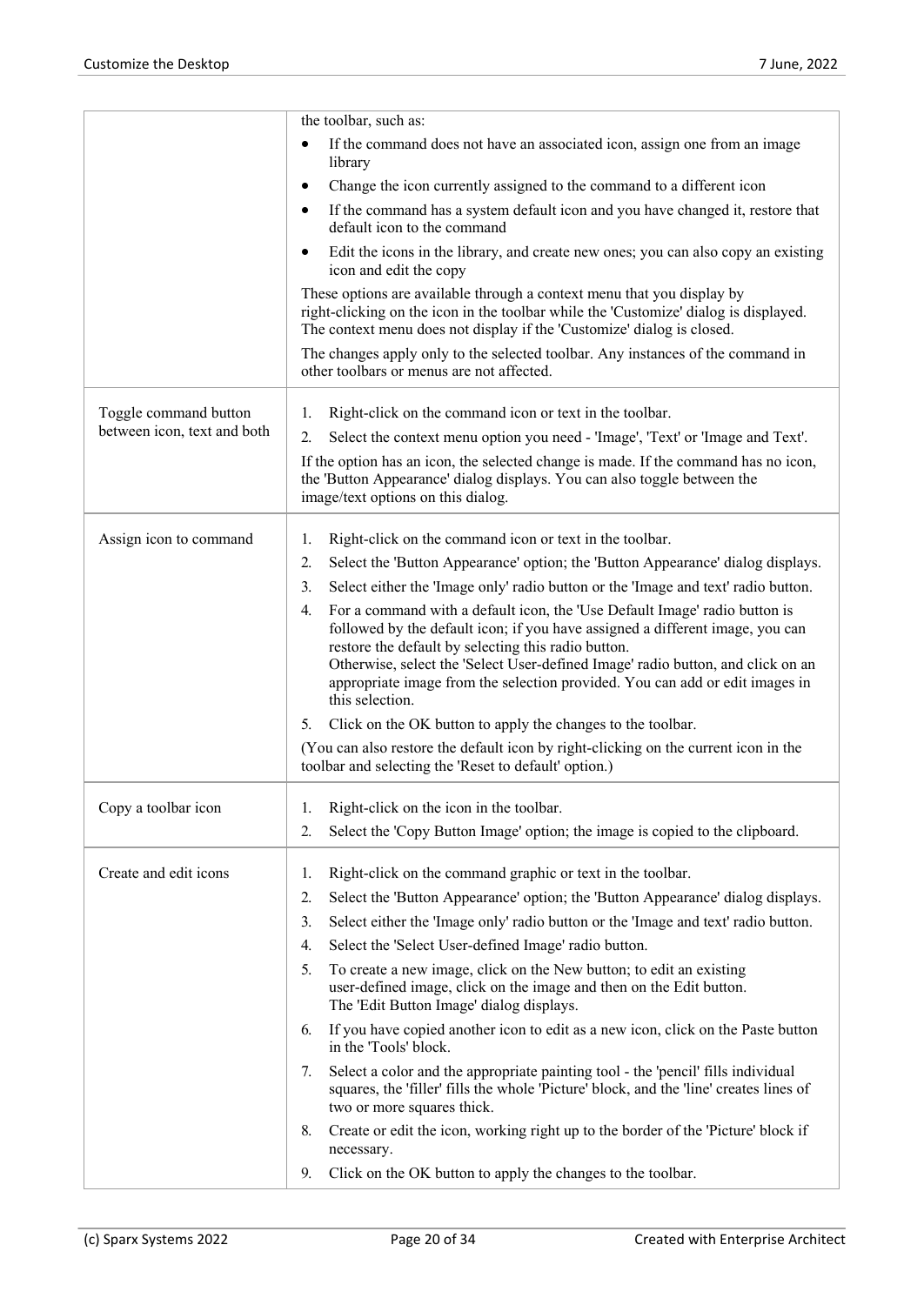| Change icon text label | Right-click on the command graphic or text in the toolbar.                                                                                                    |
|------------------------|---------------------------------------------------------------------------------------------------------------------------------------------------------------|
|                        | Select the 'Button Appearance' option; the 'Button Appearance' dialog displays.                                                                               |
|                        | Select either the 'Text only' radio button or the 'Image and text' radio button.<br>3.                                                                        |
|                        | In the 'Button text' field, highlight and delete the existing text and type in the<br>4.<br>new text.                                                         |
|                        | Click on the OK button to apply the changes to the toolbar.<br>5.                                                                                             |
| Group Icons            | If necessary, you can indicate that the command icons are arranged in groups. To<br>do this:                                                                  |
|                        | While the 'Customize' dialog is displayed, right-click on the first command<br>icon or text in the group in the toolbar, and select the 'Start Group' option. |
|                        | A vertical line displays to the left of the icon. All icons to the right of the line form<br>a group, up to any subsequent line.                              |
|                        | To remove the line and cancel the grouping, repeat the step.                                                                                                  |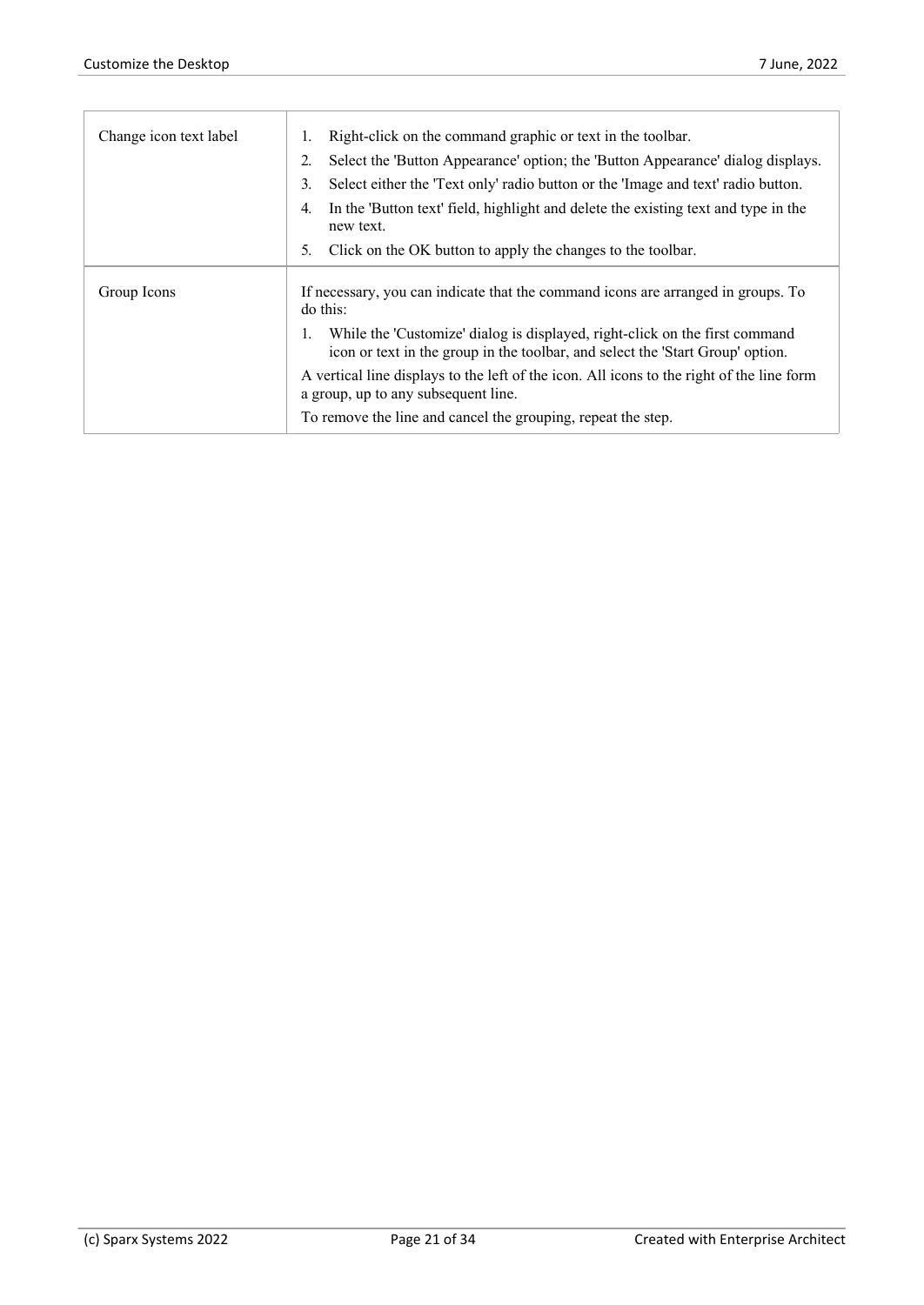## **Customize Toolbars**

As well as tailoring the commands that are available through the toolbars, you can modify the toolbars themselves; for example, you can:

- Hide or show toolbars by selecting the appropriate checkbox
- · Rename toolbars
- Create new toolbars
- Delete toolbars
- · Modify toolbar contents by dragging commands onto a visible toolbar from the 'Commands' tab or from another toolbar
- Reset a toolbar (or all toolbars) to the default contents and position, and
- · Display text labels under the toolbar icons, to indicate what the icons do

#### **Access**

| Start > Appearance > Preferences > Other Options > Toolbars : New<br>Ribbon |  |
|-----------------------------------------------------------------------------|--|
|-----------------------------------------------------------------------------|--|

#### **Create a New Toolbar and Populate it with Commands**

| <b>Action</b>                                                                                                                                                                                                                                                                                                                                                                      |
|------------------------------------------------------------------------------------------------------------------------------------------------------------------------------------------------------------------------------------------------------------------------------------------------------------------------------------------------------------------------------------|
| In the 'Toolbar Name' field, type a name for your new toolbar and click on the OK button.                                                                                                                                                                                                                                                                                          |
| Your new toolbar is created. The toolbar and 'Customize' dialog are independently positioned, so you<br>might have to drag the 'Customize' dialog to one side to expose your new toolbar.                                                                                                                                                                                          |
| If you want to display the name of each command you put into your toolbar, select the 'Show text labels'<br>checkbox.                                                                                                                                                                                                                                                              |
| Otherwise leave the checkbox unselected.                                                                                                                                                                                                                                                                                                                                           |
| To add commands to your new toolbar from another toolbar, see step 6.<br>To add menu commands to your toolbar, click on the 'Commands' tab.<br>The 'Categories' list on the left of the tab represents the Enterprise Architect menu structure. The<br>'Commands' list contains the commands in the selected category; the list updates when you click on a<br>different category. |
| Find and click on the command to add to your toolbar in the Commands list.                                                                                                                                                                                                                                                                                                         |
| Drag the selected command from the list into the new toolbar.<br>If you selected the 'Show text labels' checkbox, your toolbar should now resemble this:                                                                                                                                                                                                                           |
|                                                                                                                                                                                                                                                                                                                                                                                    |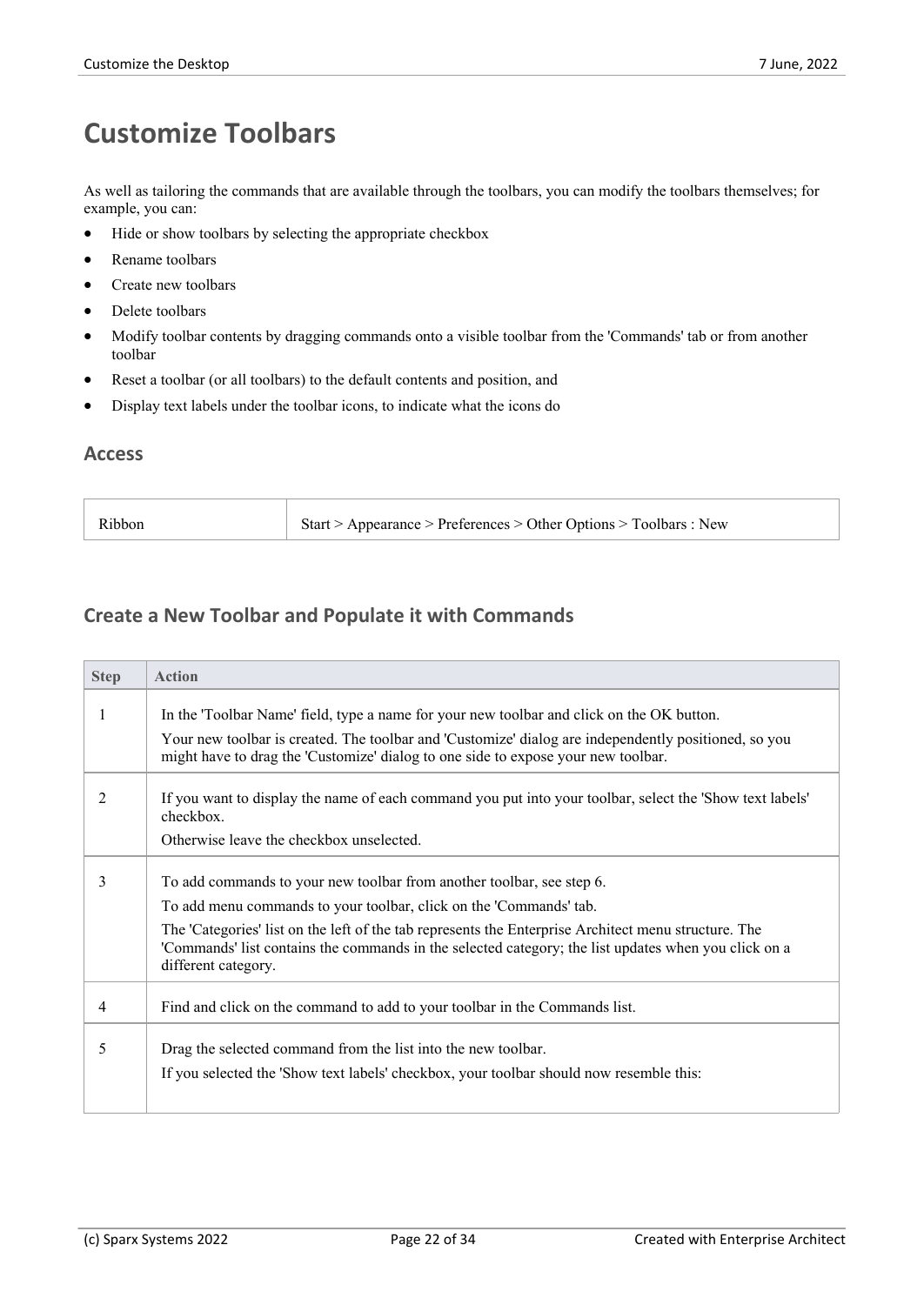|   | Adjust X<br>ಷ್ಟಿ<br>Layout<br>Diagram                                                                                                                                                                                                                                         |  |
|---|-------------------------------------------------------------------------------------------------------------------------------------------------------------------------------------------------------------------------------------------------------------------------------|--|
|   | If you did not select the 'Show text labels' checkbox, your toolbar should resemble this:                                                                                                                                                                                     |  |
|   | $A \times$<br>శ్వీ                                                                                                                                                                                                                                                            |  |
| 6 | If the command you require is on another toolbar, display that toolbar and drag it to a position near your<br>new toolbar.                                                                                                                                                    |  |
|   | Press Ctrl and drag the required icon for the command from the existing toolbar onto your new toolbar.                                                                                                                                                                        |  |
| 7 | Repeat steps 3 to 6 for each command that you want to make available in your new toolbar.<br>When you have finished, click on the Close button on the 'Customize' dialog and drag your toolbar into<br>the toolbar ribbon or to any other convenient position for you to use. |  |

#### **Notes**

- · You can add as many commands to your toolbar as you need; your new toolbar behaves the same way as other toolbars - you can position it next to the other toolbars at the top of the application workspace, dock it to the side of the workspace or close it
- · You can also modify the display of toolbar options using the 'Options' page of the 'Customize' dialog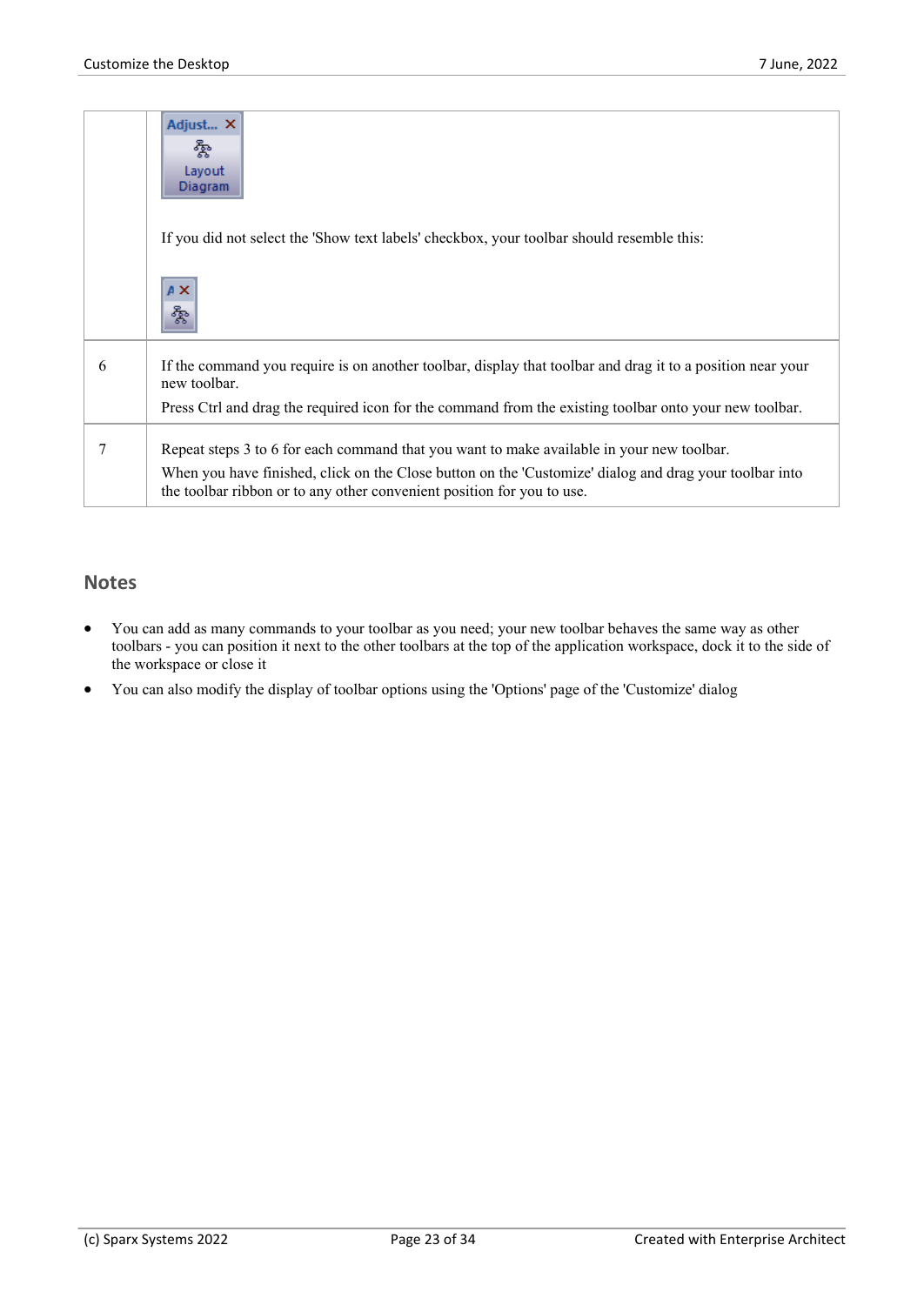### **Add Custom Tools**

You can extend the power of the Enterprise Architect desktop by making external tools accessible from the ribbons. You can create options that hyperlink to different applications, compilers, batch scripts, automation scripts, URLs or documentation. The tools can be either commercially available or those you have configured yourself.

#### **Access**

| Ribbon | Start > Appearance > Preferences > Other Options > Tools : $\Box$ |
|--------|-------------------------------------------------------------------|
|--------|-------------------------------------------------------------------|

#### **Add and configure custom tools**

| Option                                                                                                                                                                         | <b>Action</b>                                                                                           |  |
|--------------------------------------------------------------------------------------------------------------------------------------------------------------------------------|---------------------------------------------------------------------------------------------------------|--|
| Menu contents                                                                                                                                                                  | In the boxed, blank field in the list, type in the name of the tool as it should appear<br>in the menu. |  |
| Command<br>Either:<br>Type the name of the tool .exe file to use, or<br>Click on the $\Box$ button and browse to the file location<br>The exe file must have a valid filename. |                                                                                                         |  |
| Type in any arguments required by the tool<br>Arguments                                                                                                                        |                                                                                                         |  |
| (Optional) Type in the location of an initial directory.<br>Initial directory                                                                                                  |                                                                                                         |  |
| Close<br>Click on this button to close the 'Customize' dialog.<br>Your tool is added to the 'Tools' menu.                                                                      |                                                                                                         |  |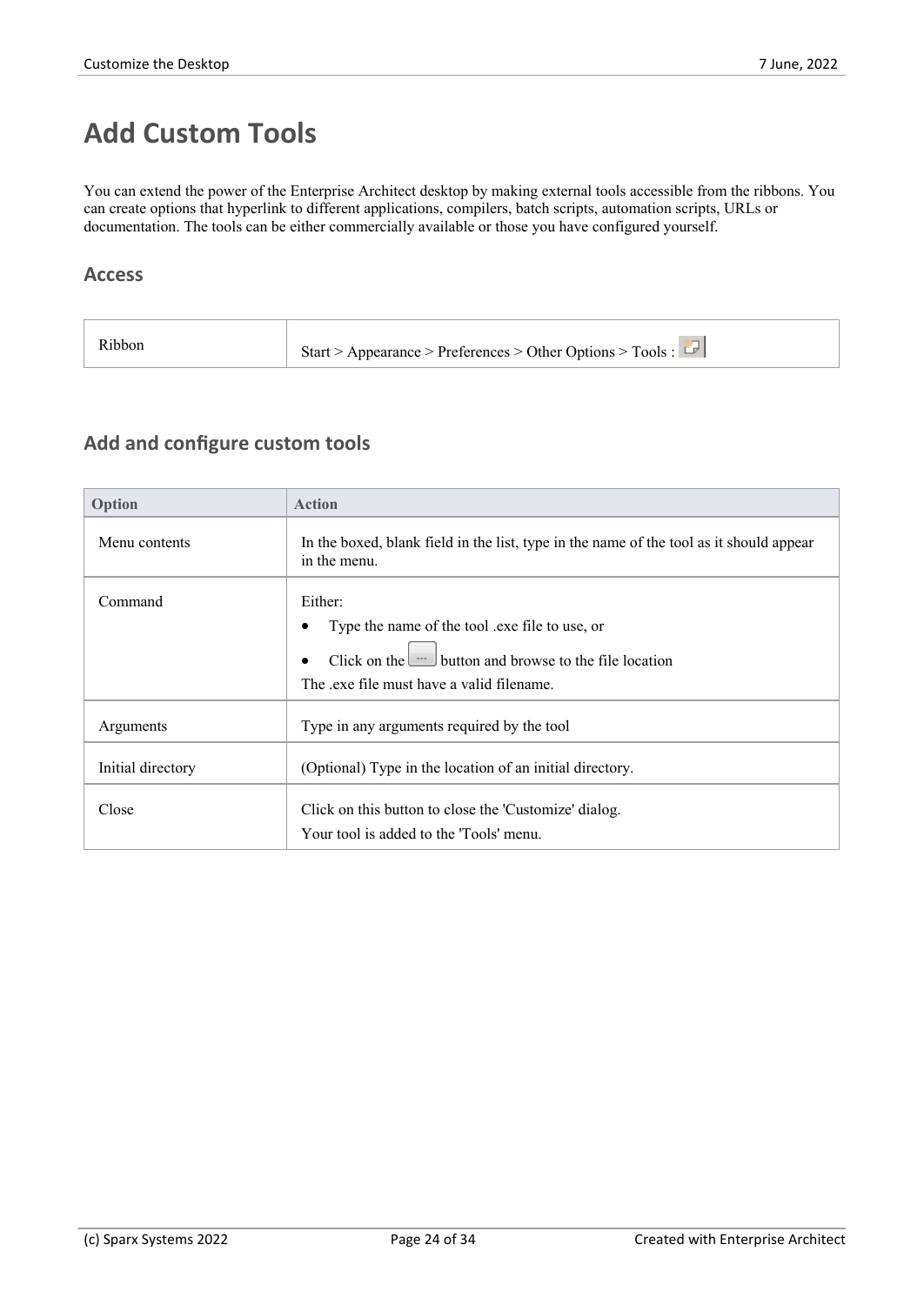### **Open External Tools**

When configuring custom tools in Enterprise Architect, by selecting 'Start > Appearance > Preferences > Other Options > Tools', you can:

- Specify the custom tool (application) using the 'Command' field
- Define a file to open using the 'Arguments' field

#### **Example 1**

This configuration opens the file c:\Temp\Customer Account.cls using Wordpad. If you save from within Wordpad the initial directory is c:\Temp.

| Toolbars<br>Commands                         | Tools<br>Keyboard<br>Menu | Options            |
|----------------------------------------------|---------------------------|--------------------|
| Menu contents:                               |                           | m.<br>$\mathbf{x}$ |
| <b>MS Paint</b>                              |                           |                    |
| <b>ODBC</b> Data Sources                     |                           |                    |
| System Information                           |                           |                    |
| CustAcc-Wordpad                              |                           |                    |
| Command:                                     | Wordpad.exe               | $\cdots$           |
| "C:\Temp\Customer Account.cls"<br>Arguments: |                           |                    |
| Initial directory:                           | C:\Temp                   |                    |
|                                              |                           |                    |
|                                              |                           |                    |
|                                              |                           |                    |
|                                              |                           |                    |
|                                              |                           | Close              |
|                                              |                           |                    |

If there are any spaces in the paths in the 'Command', 'Arguments' or 'Initial directory' fields, you must enclose the whole path in double quotes. For example:

"c:\Temp\Customer Account.cls" must have quotes, but c:\Temp\CustomerAccount.cls does not have to have quotes

#### **Example 2**

This example opens the file c:\Temp\Customer Account.cls using Visual Basic (VB). As VB is not installed with the operating system, the whole file path for VB must be included in the 'Command' field; you can locate and select this path using the button. Again, if you save from within VB the initial directory is c:\Temp.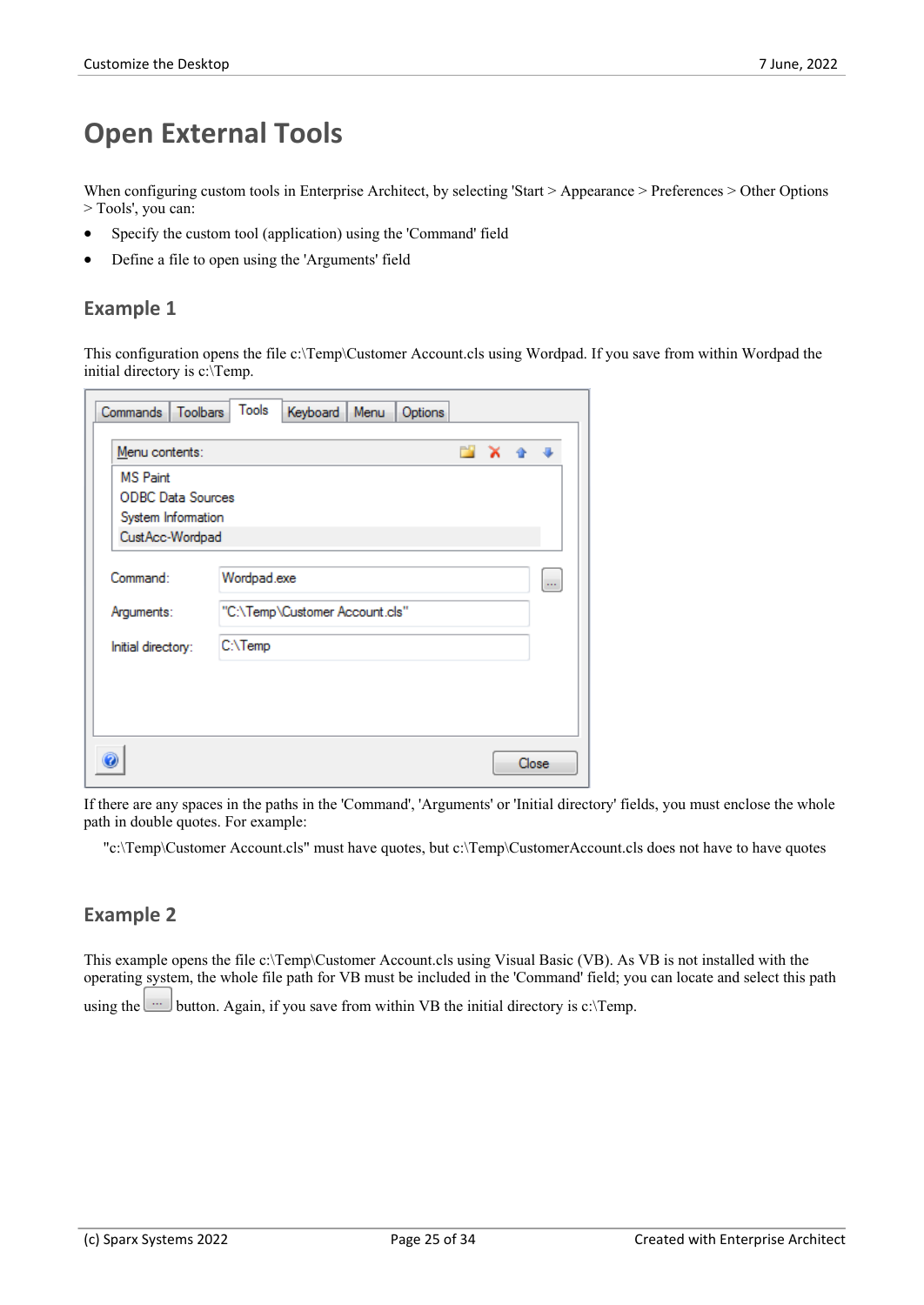| Commands   Toolbars      | Tools<br>Keyboard<br>Menu<br>Options                                                            |
|--------------------------|-------------------------------------------------------------------------------------------------|
| Menu contents:           | <b>X &amp; &amp;</b>                                                                            |
| <b>MS</b> Paint          |                                                                                                 |
| <b>ODBC Data Sources</b> |                                                                                                 |
| System Information       |                                                                                                 |
| CustAcc-Wordpad          |                                                                                                 |
| Command:<br>Arguments:   | "C:\Program Files\Microsoft Visual Studio\VB98\VB6.e: <br>in.<br>"C:\Temp\Customer Account.cls" |
| Initial directory:       | C:\Temp                                                                                         |
|                          | Close                                                                                           |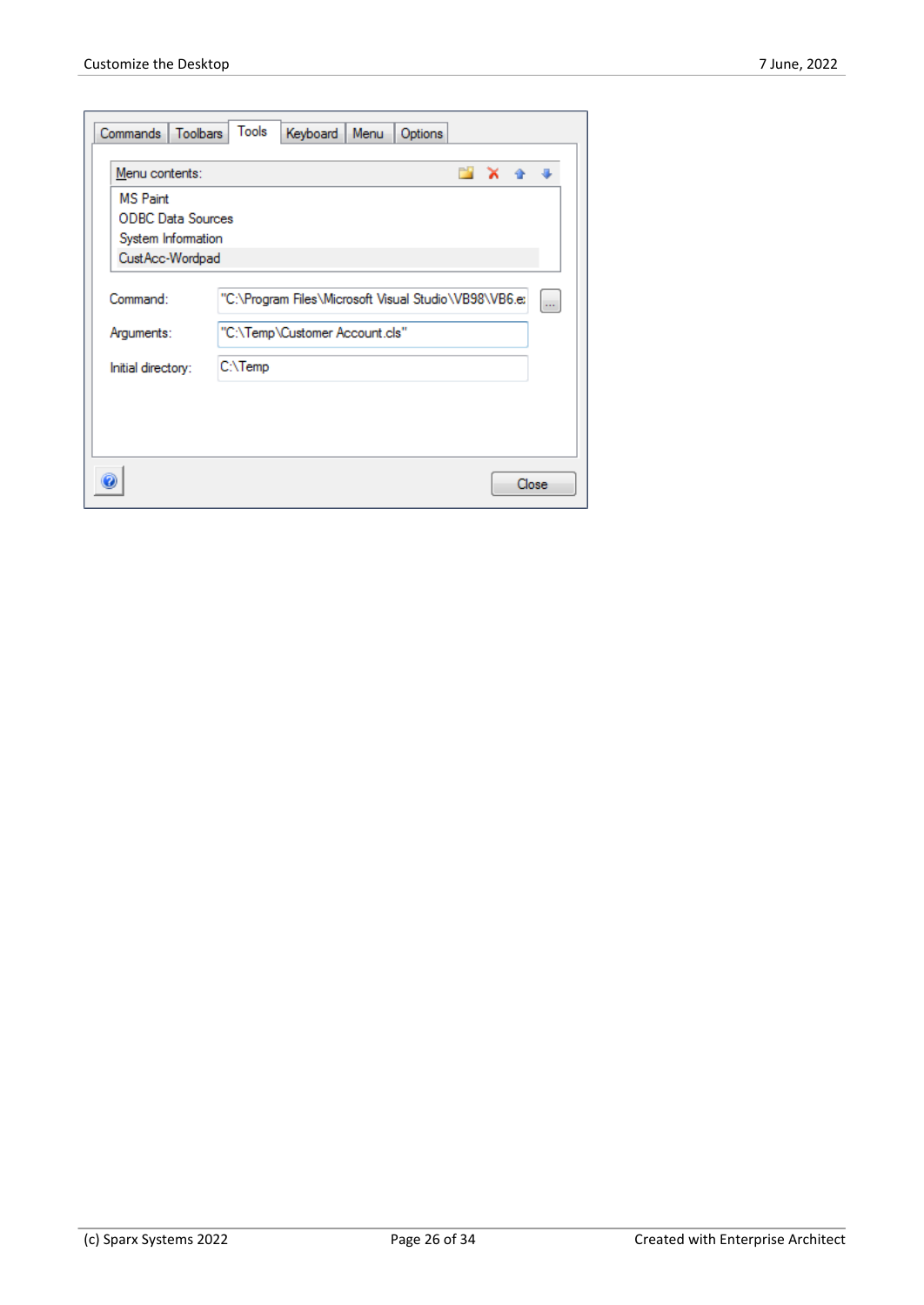### **Pass Parameters to Applications**

When configuring custom tools in Enterprise Architect, by selecting 'Start > Appearance > Preferences > Other Options > Tools', you can define parameters to pass to an external application using the 'Arguments' field.

#### **Available parameters**

| <b>Parameter</b>      | <b>Passes</b>                                                                                    |
|-----------------------|--------------------------------------------------------------------------------------------------|
| \$f                   | A project name.                                                                                  |
|                       | Notes: For example, C:\projects\EAExample.eap                                                    |
| \$F                   | The calling application.                                                                         |
|                       | Notes: That is, Enterprise Architect.                                                            |
| $\pmb{\mathfrak{sp}}$ | The current Package ID.                                                                          |
|                       | Notes: For example, 144.                                                                         |
| $\mathbb{S}P$         | The Package GUID.                                                                                |
|                       | Notes: A GUID for accessing this Package.                                                        |
| \$d                   | The diagram ID.                                                                                  |
|                       | Notes: An ID for accessing the associated diagram.                                               |
| \$D                   | The diagram GUID.                                                                                |
|                       | Notes: A GUID for accessing the associated diagram.                                              |
| \$e                   | A comma separated list of element IDs.                                                           |
|                       | Notes: All elements selected in the current diagram.                                             |
|                       |                                                                                                  |
| \$E                   | A comma separated list of element GUIDs.<br>Notes: All elements selected in the current diagram. |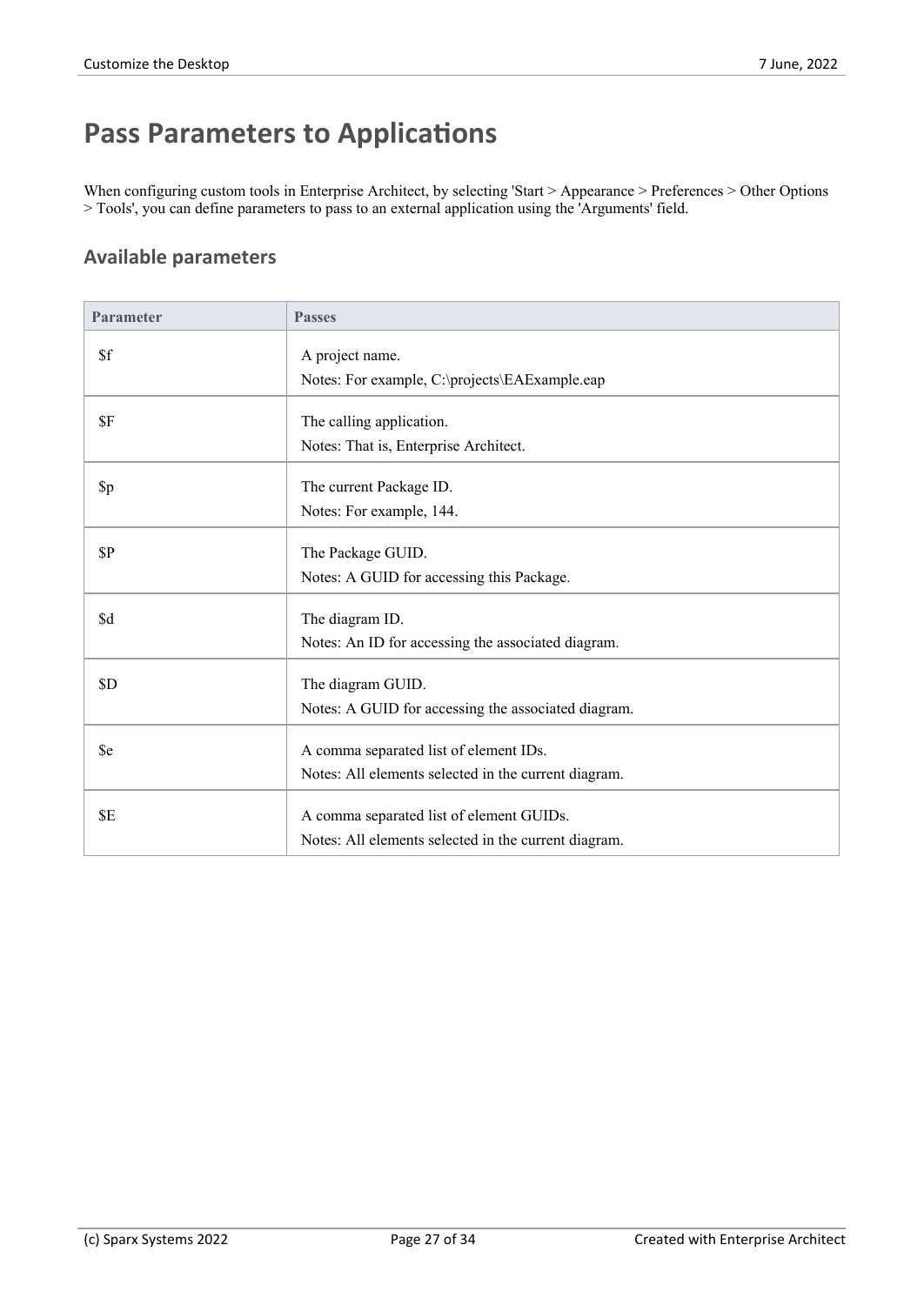### **Customize Keyboard Shortcuts**

Various context menu options can also be invoked using a single keyboard key, or a combination of keys, referred to as shortcuts. You can assign your own shortcut keys to either the standard options or your customized options, to suit your work practices or other applications.

#### **Access**

| Start > Appearance > Preferences > Other Options > Keyboard<br>Ribbon |  |
|-----------------------------------------------------------------------|--|
|-----------------------------------------------------------------------|--|

#### **Create or modify a keyboard shortcut**

| Option                 | <b>Action</b>                                                                                                                                                                                                                       |
|------------------------|-------------------------------------------------------------------------------------------------------------------------------------------------------------------------------------------------------------------------------------|
| Category               | Click on the drop-down arrow and select the name of the context menu containing<br>the command to assign a shortcut to.                                                                                                             |
| Commands               | Scroll through the list of commands and click on the one to assign the shortcut<br>$key(s)$ to.                                                                                                                                     |
|                        | If the command already has a shortcut key it is shown in the 'Current Keys' field.                                                                                                                                                  |
| Press New Shortcut Key | Click on this field and press the shortcut $key(s)$ to assign to the command.                                                                                                                                                       |
|                        | Press the actual keys to use; for example, to assign F5 press the F5 key, do not<br>press F and then 5.                                                                                                                             |
| Assign                 | Click on this button to assign the key to the command.                                                                                                                                                                              |
|                        | The button is disabled if the selected keyboard shortcut is already used for another<br>command; if this occurs the command it is assigned to is shown in the 'Assigned to'<br>field, and you must select a different shortcut key. |
| Remove                 | To remove a shortcut, select it in the 'Current Keys' field and click on this button.<br>The shortcut is immediately removed.                                                                                                       |
| Reset All              | Click on this button to reset all commands to the default set of shortcut keys. All<br>keys that you have assigned are removed.                                                                                                     |
| Close                  | Click on this button to close the dialog, saving all keys that you have assigned.                                                                                                                                                   |

#### **Notes**

- It is simpler to have one shortcut per command, although you can assign more than one shortcut if necessary
- · Modified shortcut keys are stored in the registry, so they are available only to you and not to other users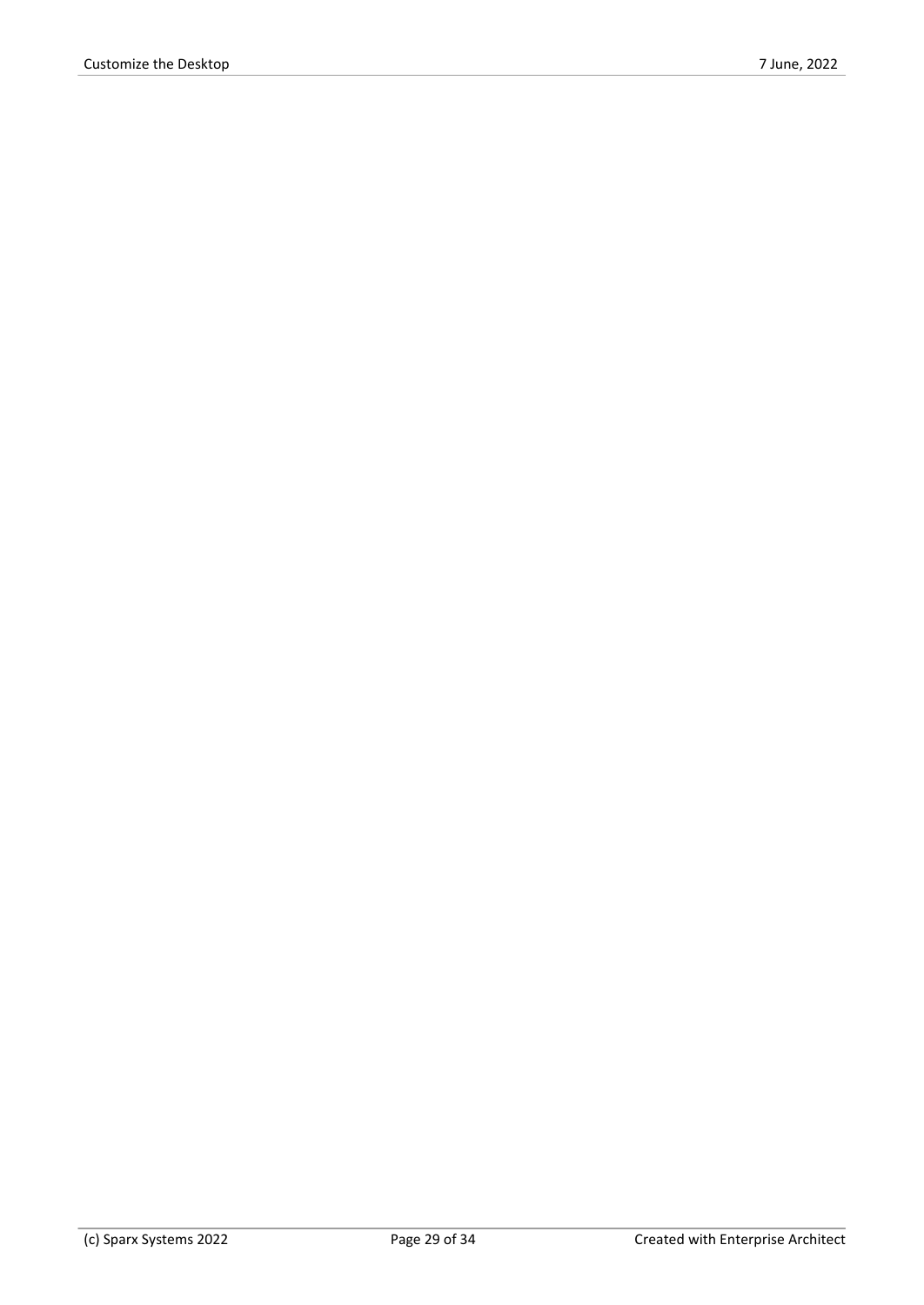### **Customize Submenus**

It is possible to customize your submenus to add or remove shadow around the outline of each menu and to apply animation to the way in which the submenus are opened.

#### **Access**

| Ribbon<br>Start > Appearance > Preferences > Other Options > Menu |  |
|-------------------------------------------------------------------|--|
|-------------------------------------------------------------------|--|

#### **Animate Menu Display**

| Option          | <b>Description</b>                                                                                                                                                                                                                                                                                                     |
|-----------------|------------------------------------------------------------------------------------------------------------------------------------------------------------------------------------------------------------------------------------------------------------------------------------------------------------------------|
| Menu animations | Click on the drop-down arrow and select one of the options:<br>None - the menus are instantaneously displayed on selection<br>Unfold - the menus unfold from the top left corner diagonally downwards<br>Slide - the menus slide out from the top downwards<br>Fade - the menus fade in<br>[Default] - similar to Fade |
| Menu Shadows    | Select the checkbox to display a shadow along the right and lower edges of the<br>menu.<br>Clear the checkbox to display menus with no shadow on the borders.                                                                                                                                                          |
| Close           | Click on this button to close the 'Customize' dialog.<br>Your animation options take effect on the menus.                                                                                                                                                                                                              |

#### **Notes**

When you perform a major upgrade of the system (such as from release 12 to 13) the menus are reset and deleted options are replaced.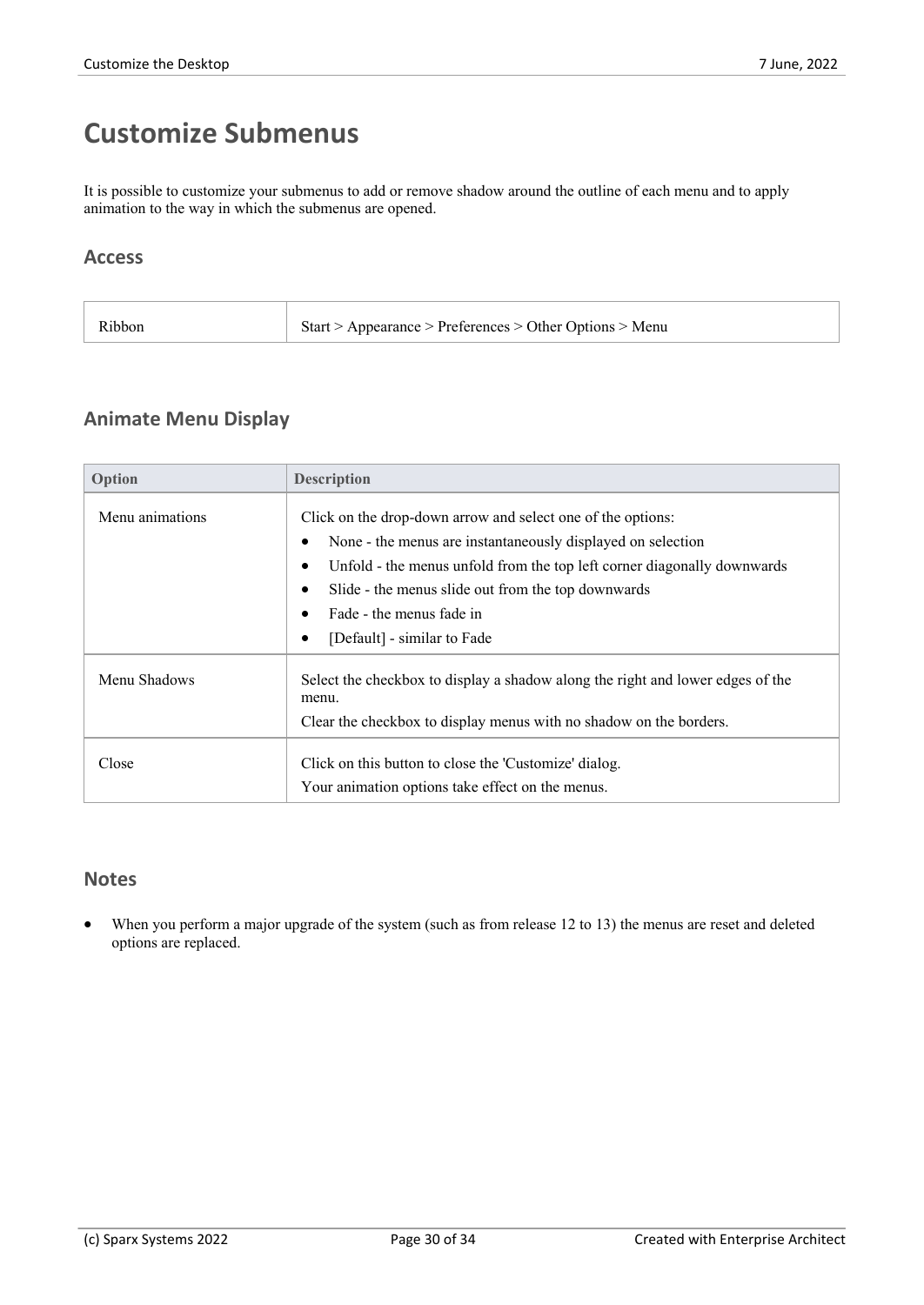# **Customize Options**

It is possible to customize the entire set of Toolbars to display with large icons, and/or show a Screen Tip as you mouse over each toolbar icon. The options take effect immediately, so you can see what impact they have before closing the dialog.

#### **Access**

| Ribbon | Start > Application > Preferences > Other Options |
|--------|---------------------------------------------------|
|--------|---------------------------------------------------|

### **Customize Toolbar Display**

| Option                                 | <b>Description</b>                                                                                                                                                                                             |
|----------------------------------------|----------------------------------------------------------------------------------------------------------------------------------------------------------------------------------------------------------------|
| Show Screen Tips on<br><b>Toolbars</b> | Select this checkbox to display a Screen Tip as you mouse over each toolbar icon, if<br>a Screen Tip is defined for the icon.<br>The screen tip is predefined in Enterprise Architect and cannot be edited.    |
| Show shortcut keys in<br>Screen Tips   | If you have selected to show Screen Tips, select this checkbox to include any<br>shortcut key combinations in the Screen Tip text.                                                                             |
|                                        | The shortcut keys are editable, and you can add, change or remove the keys<br>assigned to any of the commands represented by an icon. The current shortcut key<br>combination is added to the Screen Tip text. |
| Large Icons                            | Select this checkbox to enlarge all the Toolbox icons. This takes effect<br>immediately, so that you can see how the display changes.                                                                          |
| Close                                  | Click on this button to save and commit the settings.                                                                                                                                                          |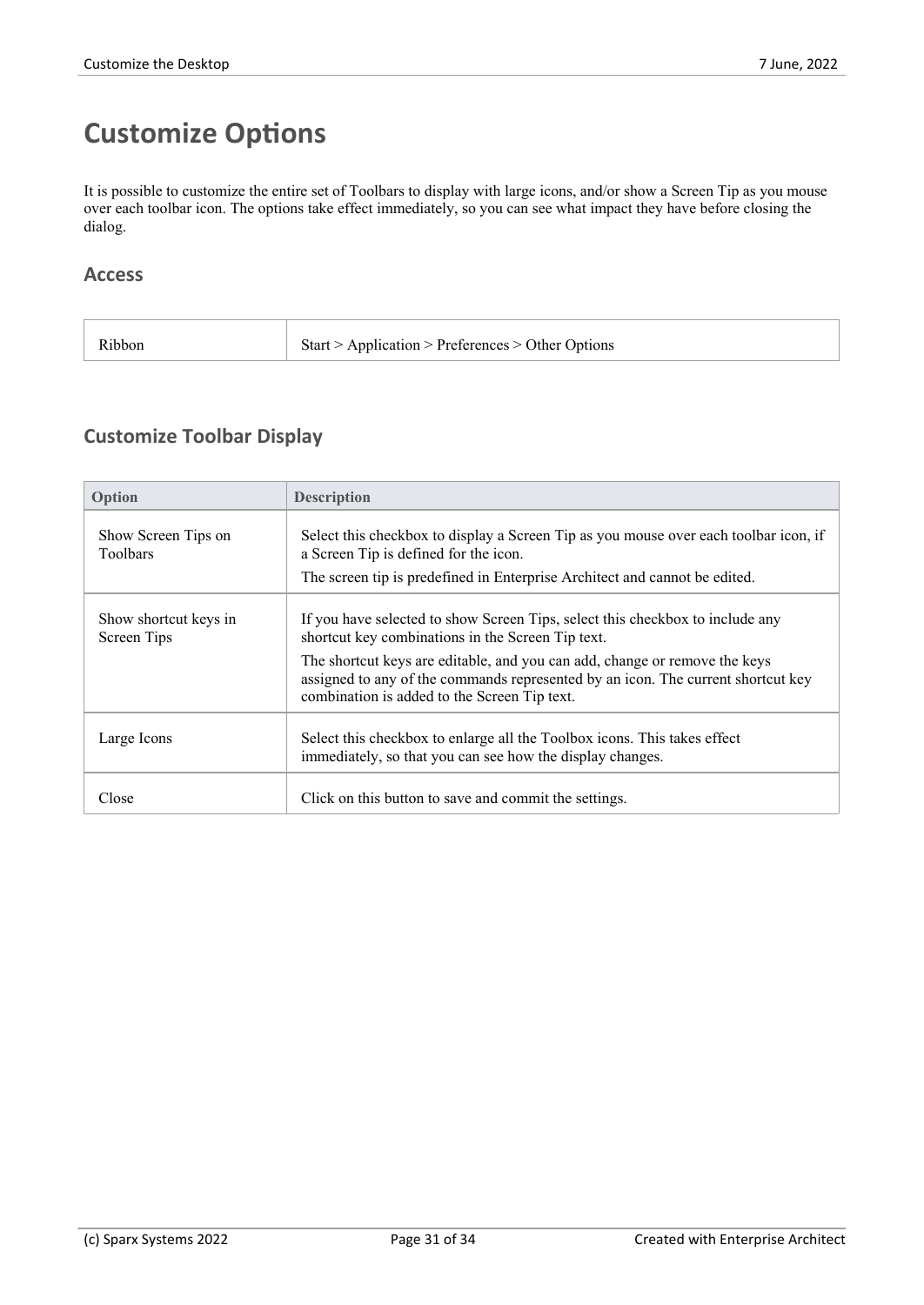### **Workspace Layouts**

As you perform work on your model you use various toolbars and windows; you will quite likely use the same toolbars and windows regularly, in an arrangement that suits the way in which you use the system. Rather than having to re-open and arrange these tools at the start of each work session, you can use either a predefined or a customized work environment or workspace.

Workspaces:

- · Automatically open and organize all the tools appropriate to an area of work such as Requirements Management, Code Engineering and Debugging
- Help a new user by:
	- Opening the tools that are appropriate to a task so that they can immediately get started, and
	- Showing the user what tools they should become familiar with for that area of work
- Help you switch rapidly to work environments for either successive or completely different areas of work
- Re-establish a work environment that you have accidentally or deliberately changed

To select, create and maintain workspaces you use the 'Workspaces' page of the 'Workspace Layout' dialog, which lists the currently-available system and user-defined layouts.

#### **Access**

| Start > All Windows > Workspace > Select a Workspace<br>R <sub>1</sub> bbon |
|-----------------------------------------------------------------------------|
|-----------------------------------------------------------------------------|

#### **Manage Layouts**

| <b>Task</b>             | <b>Description</b>                                                                                                                                                                          |
|-------------------------|---------------------------------------------------------------------------------------------------------------------------------------------------------------------------------------------|
| Change workspace layout | The 'Last Applied Workspace' field at the bottom of the 'Workspace Layout' dialog<br>identifies the layout last selected, before any changes you might have made.                           |
|                         | You can change the layout to:                                                                                                                                                               |
|                         | The original layout (as identified by the 'Last Applied Workspace' field),<br>$\epsilon$<br>discarding any changes you might have made                                                      |
|                         | One of the other named layouts, or<br>$\bullet$                                                                                                                                             |
|                         | A new named, customized layout, capturing the current screen layout and<br>$\bullet$<br>including any changes you have made to the previously-applied layout                                |
|                         | To change the layout in use, either:                                                                                                                                                        |
|                         | Click on the preferred layout name and on the Apply button, or<br>$\bullet$                                                                                                                 |
|                         | Double-click on the required layout name, or                                                                                                                                                |
|                         | Right-click on the layout name and select the 'Apply' option                                                                                                                                |
| Copy workspace layout   | Right-click on the layout name and select the 'Copy As New' option                                                                                                                          |
|                         | The 'Save Custom Workspace Layout' dialog displays.                                                                                                                                         |
|                         | In the 'Custom Workspace Layout' field, type a name for the layout. By selecting an<br>existing name you can change an existing layout to something different. Click on<br>the Save button. |